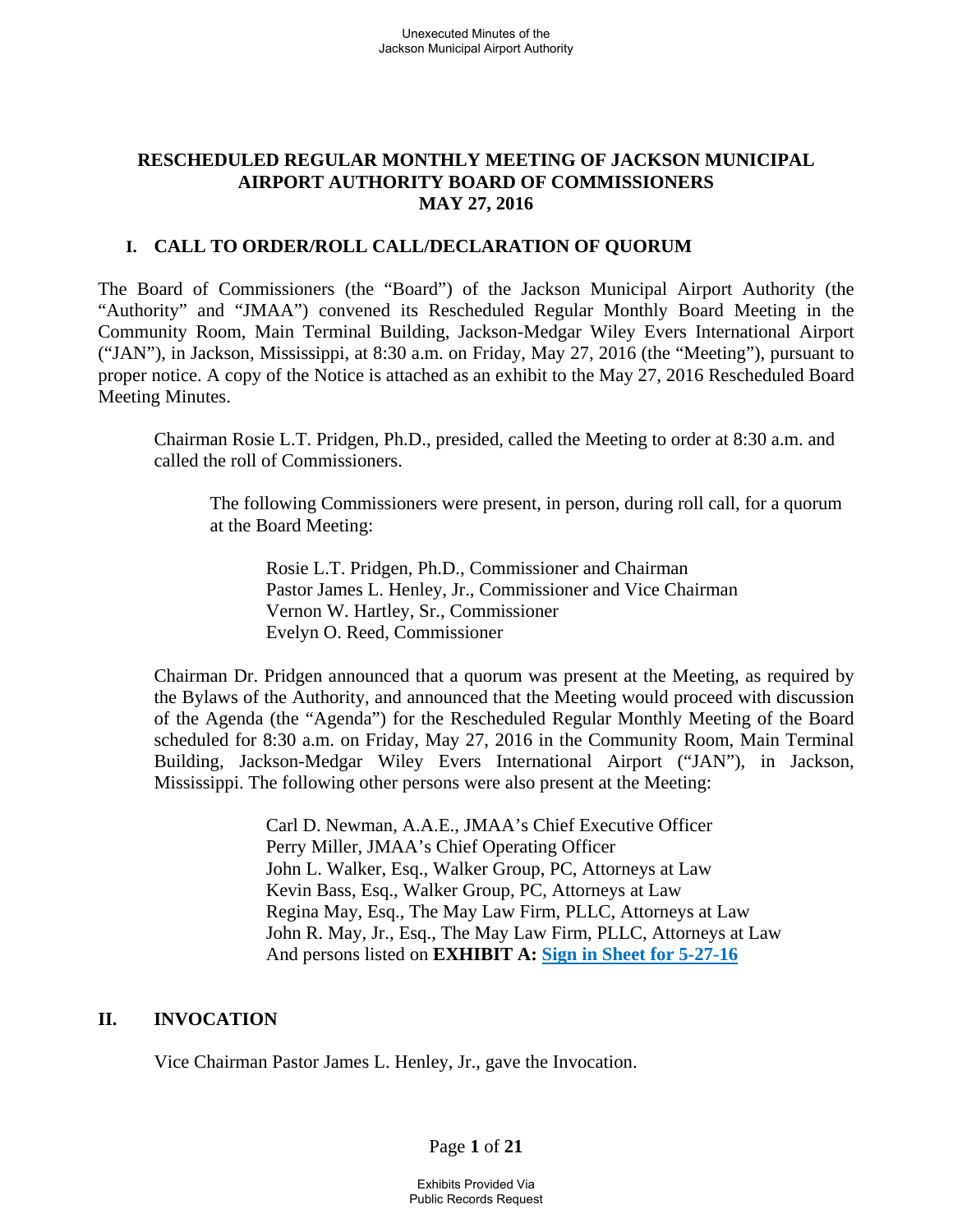# **III. APPROVAL AND EXECUTION OF THE APRIL 20, 2016 RESCHEDULED WORK SESSION AND THE APRIL 25, 2016 RESCHEDULED BOARD MEETING MINUTES AND THE RESCHEDULED APRIL 20, 2016 WORK SESSION AND RESCHEDULED APRIL 25, 2016 BOARD MEETING NOTICES**

- A. Rescheduled Regular Work Session of the Board of Commissioners, April 20, 2016.
- B. Rescheduled Regular Meeting of the Board of Commissioners, April 25, 2016.
- C. Notice of the Rescheduling of the Regular Monthly Work Session of the Board of Commissioners ("The Board") of the Jackson Municipal Airport Authority ("JMAA") from Thursday, May 19, 2016 at 8:30 a.m. to Wednesday, May 25, 2016 at 8:30 a.m.
- D. Notice of the Rescheduling of the Regular Monthly Meeting of the Board of Commissioners ("The Board") of the Jackson Municipal Authority ("JMAA") from Monday, May 23, 2016 at 4:00 p.m. to Friday, May 27, 2016 at 8:30 a.m.

Commissioner Harris entered the Meeting at 8:32 a.m.

#### **RESOLUTION CY-2016-67**

### **APPROVAL AND EXECUTION OF THE MINUTES FOR THE APRIL 2016 RESCHEDULED WORK SESSION AND APRIL 2016 RESCHEDULED REGULAR MEETING**

After discussion and review and upon the motion made by Vice Chairman Pastor Henley**,** seconded by Commissioner Hartley, the Minutes of the Rescheduled Regular Work Session, April 20, 2016, and the Rescheduled Regular Board Meeting, April 25, 2016, were approved by the majority vote of the Commissioners 4-0-1, and the following resolution was made and entered.

**RESOLVED**, that the Board hereby approves the Minutes of the Rescheduled Regular Work Session, April 20, 2016, and the Rescheduled Regular Board Meeting, April 25, 2016, as presented, and directs that said Minutes be filed in the appropriate Minute Book and Records of the Authority.

Yeas: Hartley, Henley, Pridgen, Reed Nays: None Abstentions: Harris

May 27, 2016

#### **RESOLUTION CY-2016-68**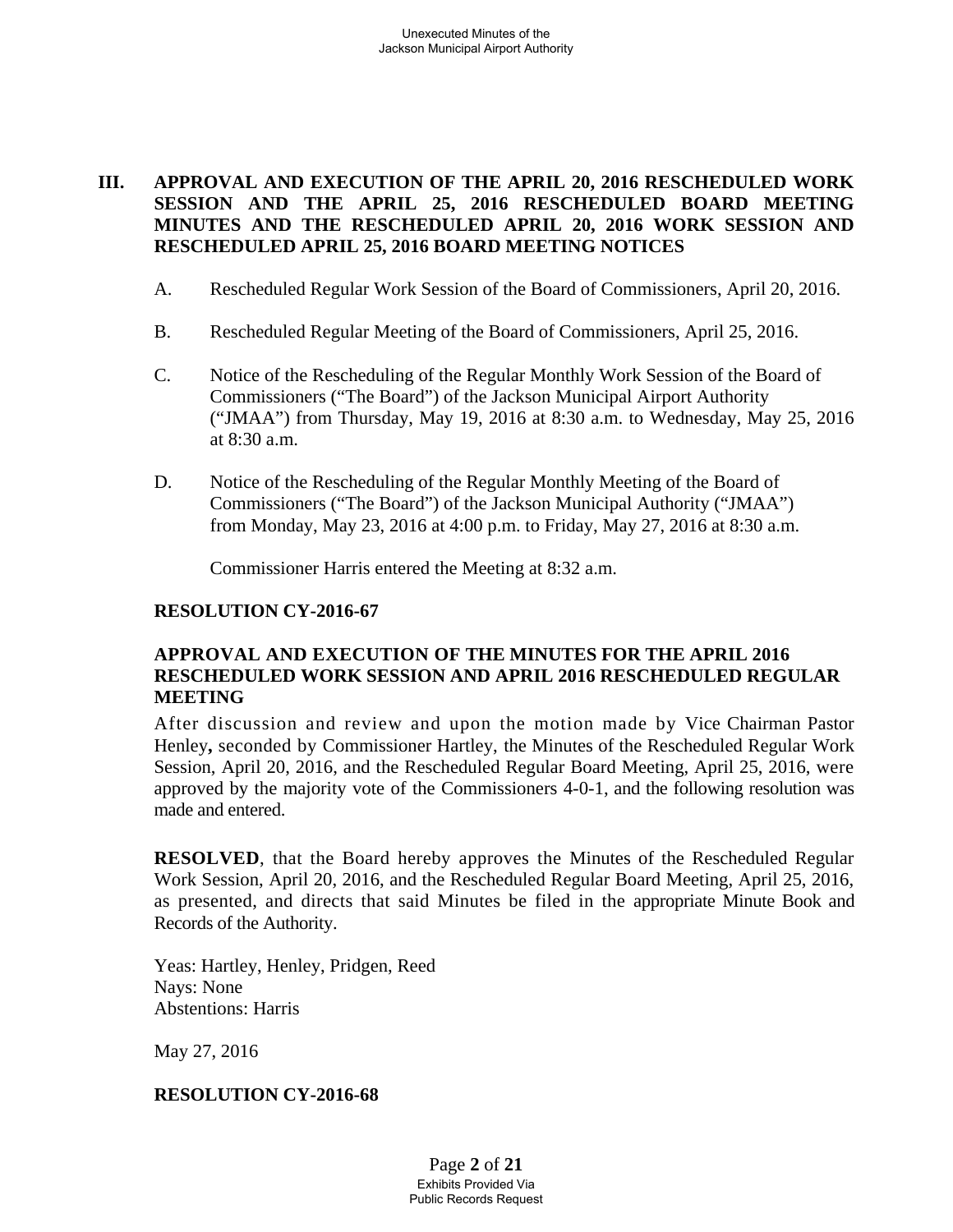# **APPROVAL OF THE NOTICES OF THE RESCHEDULING OF THE MAY 19, 2016 REGULAR MONTHLY WORK SESSION TO MAY 25, 2016 AND RESCHEDULING OF THE MAY 23, 2016 REGULAR MONTHLY BOARD MEETING TO MAY 27, 2016.**

After discussion and review, and upon the motion made by Vice Chairman Pastor Henley, seconded by Commissioner Reed, and approved by the affirmative vote of all Commissioners present, the following resolution was made and entered.

**RESOLVED**, that the Board hereby approves the Notices of the Rescheduling of the May 19, 2016 Regular Monthly Work Session to May 25, 2016 and the Rescheduling of the May 23, 2016 Regular Monthly Board Meeting to May 27, 2016 and directs the filing of said Notices in the appropriate Minute Book and Records of the Authority.

Yeas: Harris, Hartley, Henley, Pridgen, Reed Nays: None Abstentions: None

May 27, 2016

### **IV. PUBLIC COMMENTS**

 Attorney Latrice Westbrooks, representing the Jackson, MS Branch of the National Association for the Advancement of Colored People ("NAACP"), presented the Board of Commissioners with the Medgar Evers Service Award. She announced that the award is given to the organization that has provided the greatest service in the community. The Jackson Branch of the NAACP firmly believes that the JMAA Board of Commissioners has proved great service to the community. Further, she commended the Board for its resolve in keeping the community informed about the Jackson Airports and steadfastness in conducting the business of the Jackson Airports. Lastly, she thanked the Board and encouraged the Commissioners to keep up the great work and service.

Chairman Dr. Pridgen thanked Attorney Westbrooks for personally presenting the award to the JMAA Board of Commissioners and for her kind words and encouragement.

#### **V. REPORTS**

#### **A. Chairman Dr. Pridgen**

Chairman Dr. Pridgen, for her report, thanked the Board of Commissioners, and the Staff, Strategic Partners and Supporters of JMAA for their work and for them continuing to define, re-define and refine excellence every day. She encouraged them all to "Keep on Keeping On."

Chairman Dr. Pridgen then presented reports as to the Mississippi Airports Association

Page **3** of **21**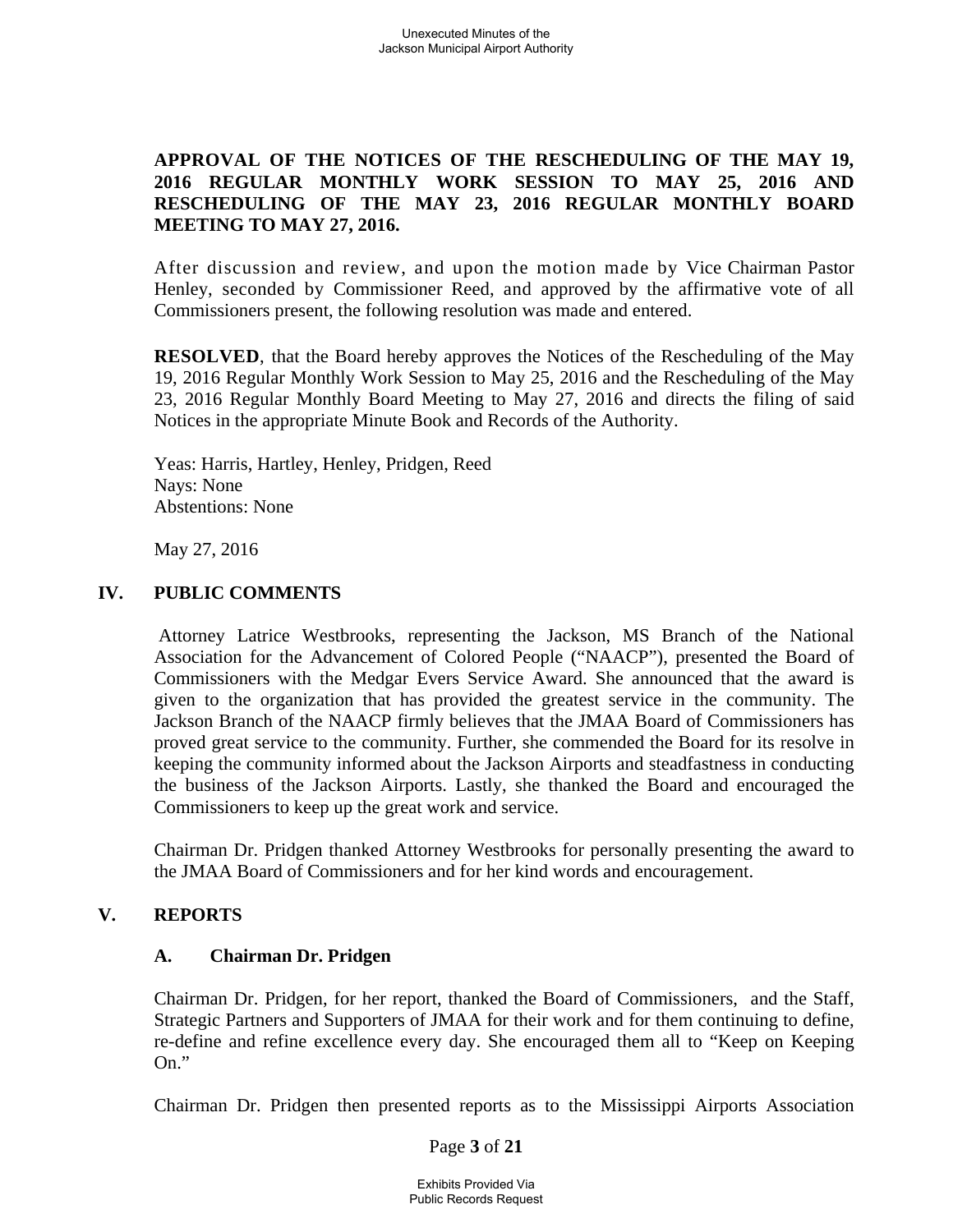Conference, held in Starkville, MS from April 25-27, 2016 and the American Association of Airports Executive 88th Annual Conference & Exhibition held in Houston, Texas from May 15-18, 2016. She presented the names and titles of speakers and several noteworthy topics that were discussed during the Conferences. The agendas of the "Mississippi Airports Association Conference" and the "88th Annual American Association of Airport Executives (AAAE) Conference" are attached as exhibits to the May 27, 2016 Rescheduled Board Meeting Minutes.

Chairman Dr. Pridgen's complete report is attached as an exhibit to the May 27, 2016 Rescheduled Board Meeting Minutes.

Chairman Dr. Pridgen then thanked and acknowledged the attendance of State Representative Kathy Sykes, House District 70 and invited her to address those in the meeting.

Representative Sykes informed the Board that she is with the Authority as to the fight against the hostile takeover legislation, Senate Bill 2162, for the "long haul." She stated that if there are any requests from the Board of her, in her capacity as a State Representative, she will do all that she can. Further, she informed the Board that the MS Democratic Caucus and the MS Black Caucus have drafted letters that will be sent to the Federal Aviation Administration in support of the Jackson Airport's current Board of Commisisoners and against the hostile takeover legislation.

The Board and audience members thanked and applauded Representative Sykes for her presence at the Meeting and support.

# **B. Chief Executive Officer**

# *1. Ms. LSherie Dean – "TSA Certificate of Appreciation" award presented by TSA Representative Trygve Reeves*

Mr. Carl D. Newman, CEO, recognized Mr. Trygve Reeves, Assistant Federal Security Director – Inspections, Transportation Security Administration ("TSA") to present a token of appreciation to a Staff Member.

Mr. Reeves expressed his thanks and appreciation to Ms. LSherie Dean, JMAA's Marketing & Communication Project Support Staff Person, and presented her with a Certificate of Appreciation for excellence in recognition of her dedication and service to ensure the success of TSA Mississippi's annual "Bring Your Sons and Daughters To Work Day," which occurred on April 28, 2016 at the Jackson-Medgar Wiley Evers International Airport. The Board of Commissioners and others in attendance applauded Ms. Dean for her outstanding efforts.

The Board of Commissioners then took a photograph with Ms. Dean and her award.

Mr. Newman expressed his appreciation to Ms. Dean for her hard work and congratulated her for receiving the Certificate of Appreciation from TSA.

> Page **4** of **21** Exhibits Provided Via Public Records Request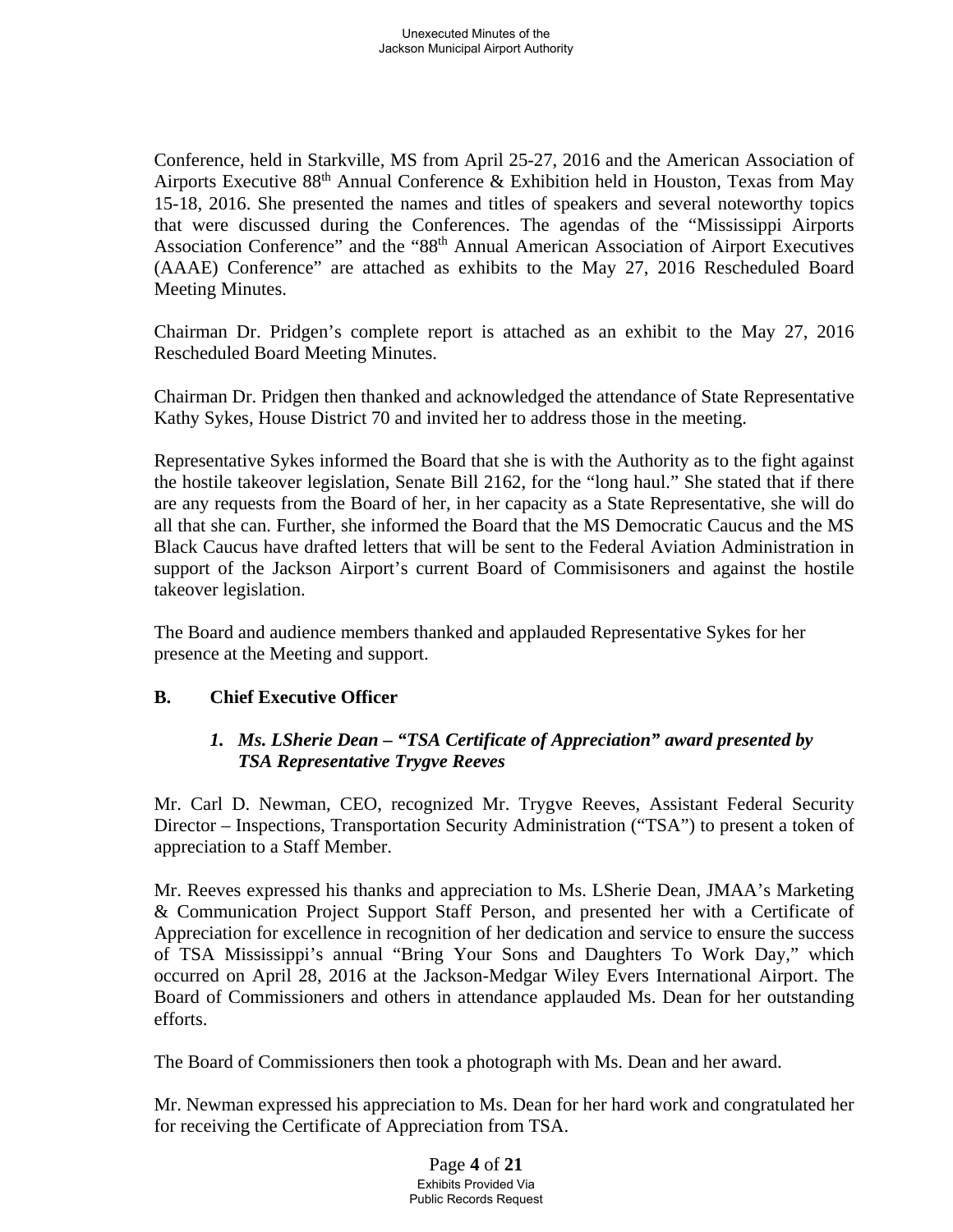He then announced that JMAA's Staff will be having a fitness challenge beginning on June 3, 2016, to encourage fitness and improve health and wellness amongst JMAA's Staff members. He informed the Board that during the fitness challenge kick-off on June 3, 2016, there will be fitness training, nutrition guidance, health screenings and blood pressure and cholesterol checks.

| 2. Airport Project Manager Summary, Period Ending    |
|------------------------------------------------------|
| 3. Airport Activity Statistics Report, Period Ending |

### **C. Attorney**

Attorney John L. Walker announced that there is a possible by-law amendment that he recommends the Board consider during the New Business portion of the agenda and a matter that he recommends the Board take up during an Executive Session. Therefore, he recommended that Chairman Dr. Pridgen present those for consideration at the appropriate times.

# **VI. ACTION ITEMS**

 $\overline{a}$ 

# **A. Financial Matters**

*1. Financial Reports for April, 2016:*

- a. Balance Sheet: Accept...............................................................Page 28
- b. Income Statement: Accept.........................................................Page 30

# **RESOLUTION CY-2016-69**

### **RESOLUTION ACCEPTING/APPROVING APRIL 2016 FINANCIAL REPORTS**

Upon motion by Vice Chairman Pastor Henley, seconded by Commissioner Hartley, the following **RESOLUTION** was made and approved by unanimous vote of all Commissioners present.

**WHEREAS,** the Board of Commissioners (the "Board") of the Jackson Municipal Airport Authority (the "Authority") reviewed and considered the Authority's Balance Sheet and Income Statement ("the Financial Reports") for the month and period ending April 30, 2016, which was included in the Packet, pages 28-32, and was distributed to the Board prior to the

<sup>1</sup> "Page #" refers to the page numbers in the Meeting Packet.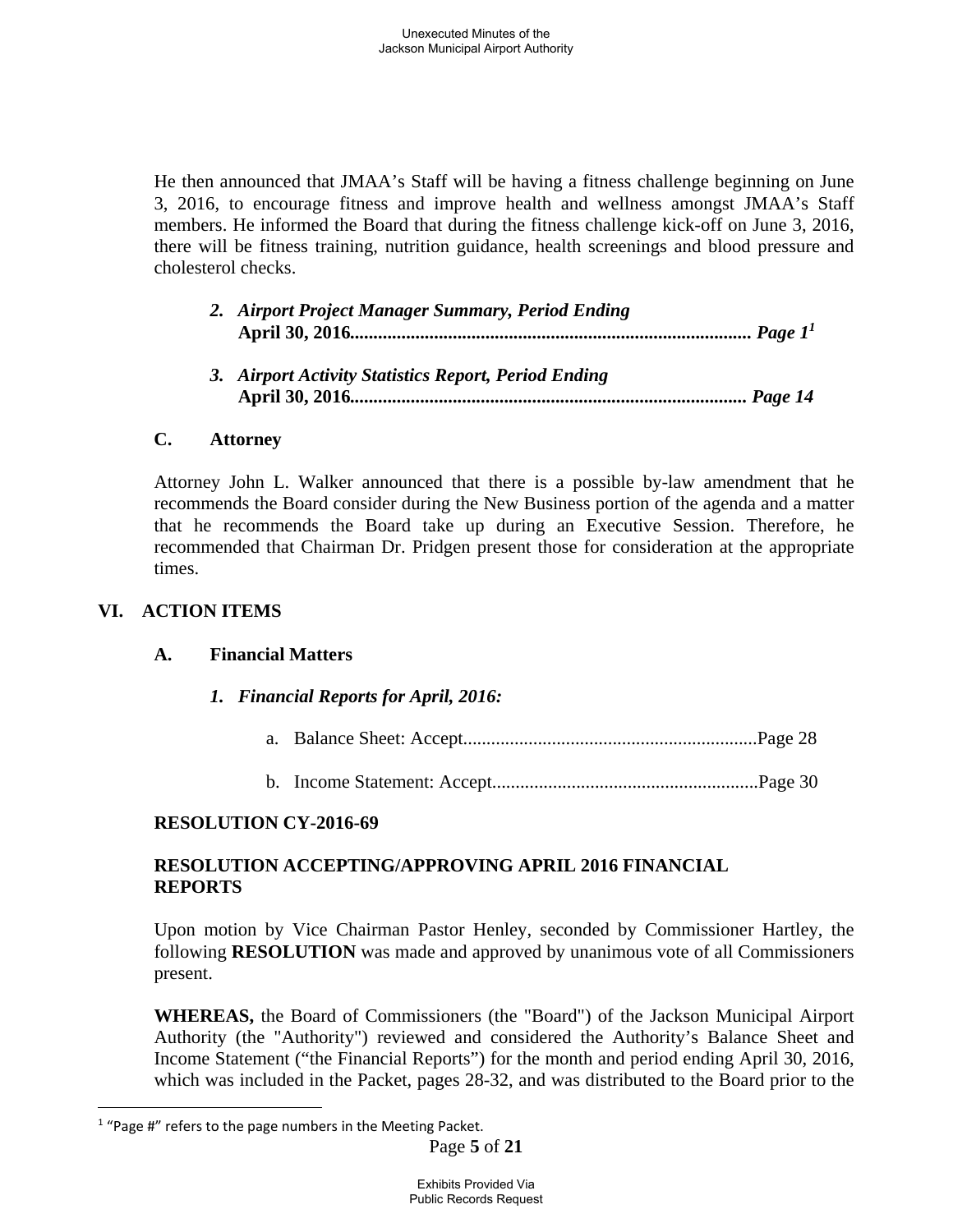May 27, 2016 Rescheduled Monthly Meeting of the Board.

**IT IS THEREFORE, RESOLVED** that the Board hereby accepts and approves the April, 2016 Financial Reports: Balance Sheet and Income Statement for April, 2016.

Yeas: Harris, Hartley, Henley, Pridgen, Reed Nays: None Abstentions: None

May 27, 2016

c. Claims Docket for April 2016: Approve……………...................Page 33

# **RESOLUTION CY-2016-70**

# **RESOLUTION APPROVING THE CLAIMS DOCKET FOR THE MONTH AND PERIOD ENDING APRIL 30, 2016**

Upon motion by Commissioner Harris, seconded by Commissioner Reed, the following **RESOLUTION** was made and approved by unanimous vote.

**WHEREAS**, the Board of Commissioners (the "Board") of the Jackson Municipal Airport Authority (the "Authority") has reviewed and considered the Authority's Claims Docket ("Claims") for the month and period ending April 30, 2016, which was included in the Packet, pages 33-37, and was distributed to the Board prior to the May 27, 2016 Rescheduled Monthly Meeting of the Board.

**IT IS THEREFORE, RESOLVED** that the Board hereby authorizes payment of the Claims in the amount of \$506,127.53

Yeas: Harris, Hartley, Henley, Pridgen, Reed Nays: None Abstentions: None

May 27, 2016

*2.* **Early Issues** 

None

# **B. Service Agreements**

*1. On-Call Services for the Parking Lot Revenue Control System, JAN: Authorize Agreement (Access Control Group, Inc.) .......................... Page 38* 

> Page **6** of **21** Exhibits Provided Via Public Records Request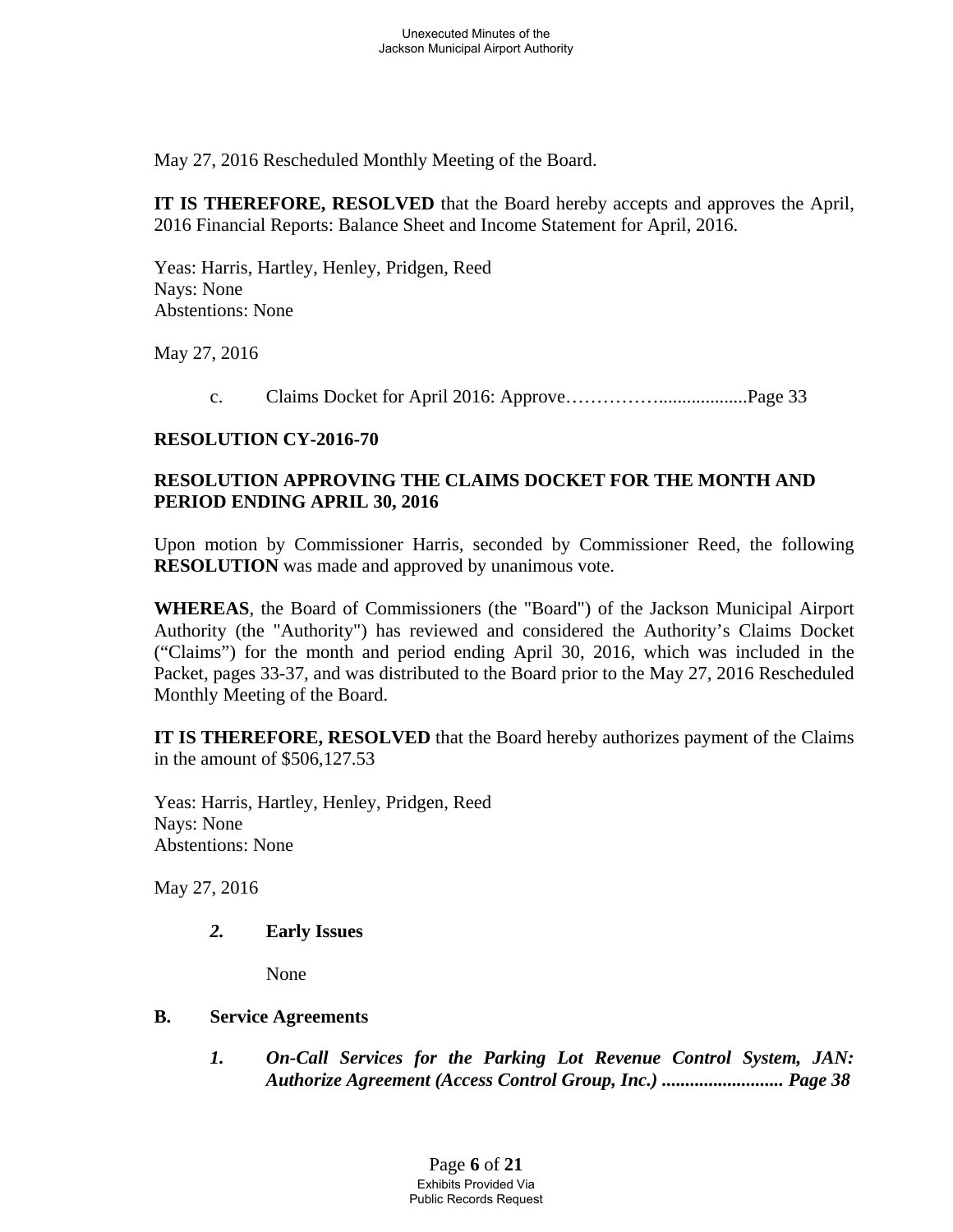#### **RESOLUTION CY-2016-71**

# **RESOLUTION AUTHORIZING EXECUTION OF AN AGREEMENT WITH ACCESS CONTROL GROUP, INC. FOR REPAIR AND INSTALLATION SERVICES**

Upon motion by Vice Chairman Pastor Henley, seconded by Commissioner Harris, the following **RESOLUTION** was made and approved by unanimous vote.

**WHEREAS,** the Board has considered the request of JMAA's Staff for authority to execute an agreement with Access Control Group, Inc., a Mississippi corporation, located in Jackson, MS, to provide on-call repairs and installation services of replacement parts regarding the current parking lot revenue control system; and

**WHEREAS**, the proposed term of the agreement will be for six (6) calendar months, beginning August 4, 2016, with an option for the Jackson Municipal Airport Authority to terminate the agreement upon the installation of a new revenue control system; and

**WHERAS**, the amount of the contract shall not exceed \$25,000; and

**WHEREAS**, the Board finds that such request, which is explained in the Memorandum dated May 5, 2016, found at pages 38-40 of the Meeting Packet, ought to be granted.

**IT IS THEREFORE, RESOLVED** that Staff is authorized to execute an agreement with Access Control Group, Inc., a Mississippi corporation, located in Jackson, MS, to provide on-call repairs and installation services of replacement parts regarding the current parking lot revenue control system; and

**IT IS THEREFORE, FURTHER RESOLVED** that the proposed term of the agreement will be for six (6) calendar months, beginning August 4, 2016, with an option for the Jackson Municipal Airport Authority to terminate the agreement upon the installation of a new revenue control system; and

**IT IS THEREFORE, FURTHER RESOLVED** that the amount of the contract shall not exceed \$25,000; and

**IT IS THEREFORE, FURTHER RESOLVED** that the Board finds that such request is fully explained in the Memorandum dated May 5, 2016, found at pages 38-40 of the Meeting Packet.

Yeas: Harris, Hartley, Henley, Pridgen, Reed Nays: None Abstentions: None

Page **7** of **21**

Exhibits Provided Via Public Records Request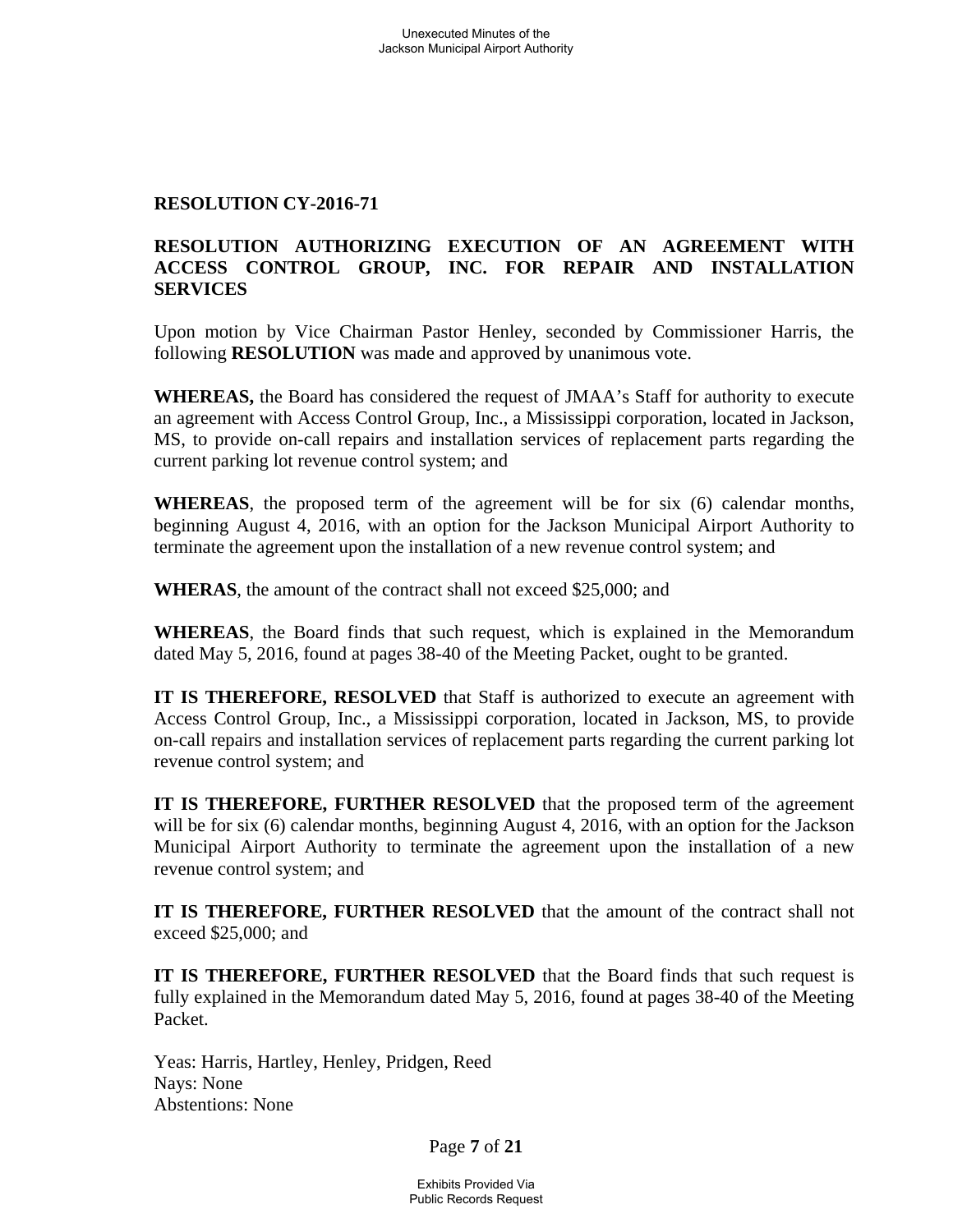May 27, 2016

*2. Thermal Imaging of Roofing Systems, JAN: Authorize Agreement (Malone Roofing Services, LLC) ....................................................... Page 41* 

#### **RESOLUTION CY-2016-72**

# **RESOLUTION AUTHORIZING THE EXECUTION OF A NON-PROFESSIONAL SERVICE AGREEMENT WITH MALONE ROOFING SERVICES, LLC**

Upon motion by Vice Chairman Pastor Henley, seconded by Commissioner Harris, the following **RESOLUTION** was made and approved by unanimous vote.

**WHEREAS,** the Board has considered the request of JMAA's Staff for authority to enter into a non-professional service agreement with Malone Roofing Services, LLC, a Mississippi limited liability corporation, with offices in Jackson, MS, to perform an infrared thermographic inspection of the building roofing systems located at the Jackson-Medgar Wiley Evers International Airport; and

**WHEREAS**, the fee for services will be a one-time payment of \$16,300.00; and

**WHEREAS**, the Board finds that such request, which is explained in the Memorandum dated May 11, 2016, found at pages 41-43 of the Meeting Packet, ought to be granted.

**IT IS THEREFORE, RESOLVED** that Staff is authorized to enter into a non-professional service agreement with Malone Roofing Services, LLC, a Mississippi limited liability corporation, with offices in Jackson, MS, to perform an infrared thermographic inspection of the building roofing systems located at the Jackson-Medgar Wiley Evers International Airport; and

**IT IS THEREFORE, FURTHER RESOLVED** that the fee for services will be a one-time payment of \$16,300.00; and

**IT IS THEREFORE, FURTHER RESOLVED** that the Board finds that such request is fully explained in the Memorandum dated May 11, 2016, found at pages 41-43 of the Meeting Packet.

Yeas: Harris, Hartley, Henley, Pridgen, Reed Nays: None Abstentions: None

May 27, 2016

# **C. Construction Projects**

Page **8** of **21** Exhibits Provided Via Public Records Request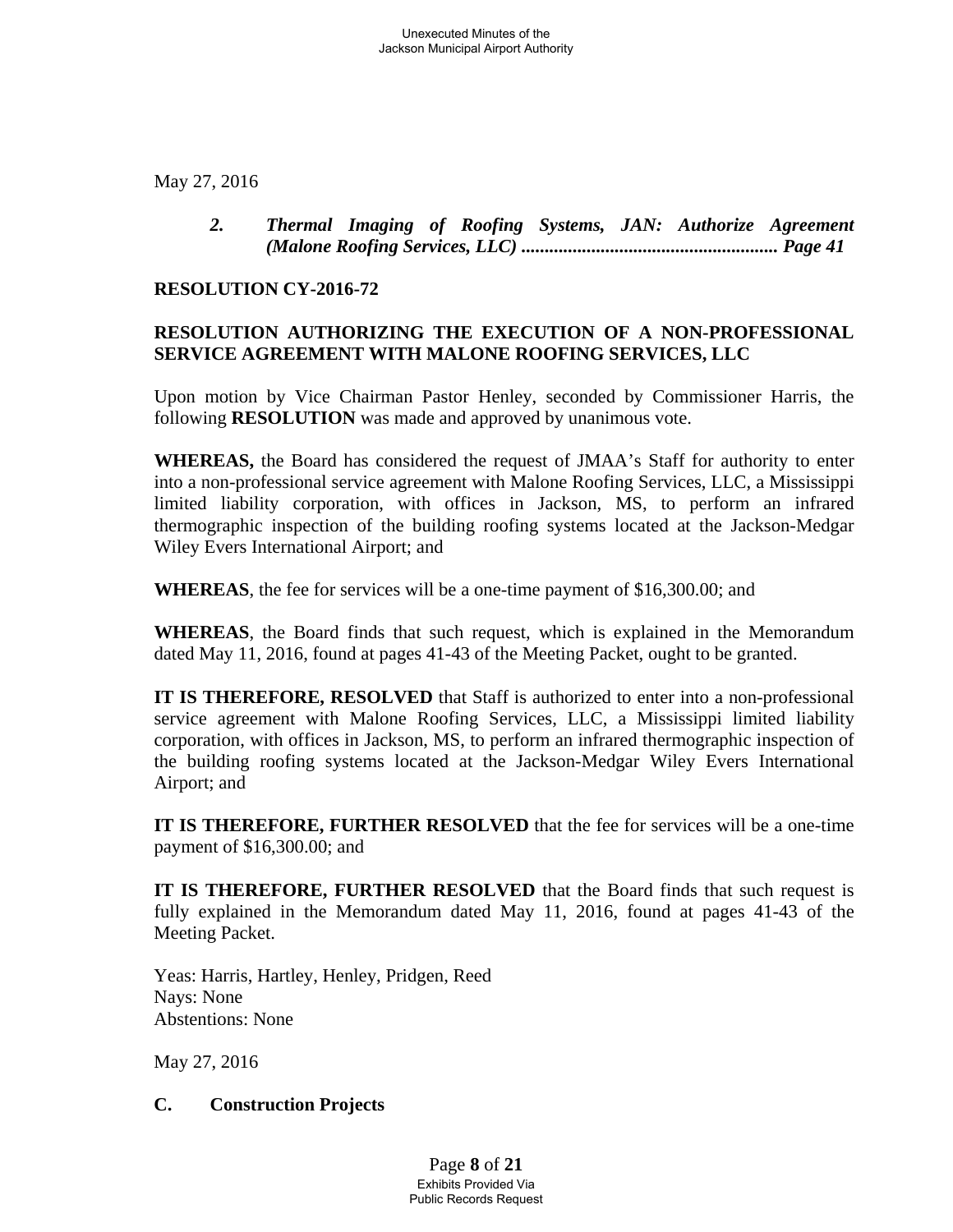*1. JMAA Project No. 005-11, Rehabilitation of Runway 16R/34L, Taxiway Alpha and Cross Connector Taxiways, JAN: Authorize Advertisement of Bids and Approval of Project Budget……………………………...… Page 44* 

#### **RESOLUTION CY-2016-73**

### **RESOLUTION AUTHORIZING JMAA TO SOLICIT BIDS FOR CONSTRUCTION SERVICES AT JACKSON-MEDGAR WILEY EVERS INTERNATIONAL AIRPORT**

Upon motion by Commissioner Reed, seconded by Vice Chairman Pastor Henley, the following **RESOLUTION** was made and approved by unanimous vote.

**WHEREAS,** the Board has considered the request of JMAA's Staff for: (i) authority to advertise for competitive bids for construction to overlay Runway 16R/34L, certain cross taxiway connectors, and Taxiway Alpha at the Jackson-Medgar Wiley Evers International Airport at an estimated construction cost not to exceed \$17, 261.988.00; and (ii) approval of the proposed project budget of \$20,837,012.00; and

**WHEREAS**, the Board finds that such requests, which are explained in the Memorandum dated April 28, 2016, found at pages 44-46 of the Meeting Packet, ought to be granted.

**IT IS THEREFORE, RESOLVED** that: (i) JMAA's Staff is authorized to advertise for competitive bids for construction to overlay Runway 16R/34L, certain cross taxiway connectors, and Taxiway Alpha at the Jackson-Medgar Wiley Evers International Airport at an estimated construction cost not to exceed \$17,261.988.00; and (ii) the proposed project budget of \$20,837,012.00 is approved; and

**IT IS THEREFORE, FURTHER RESOLVED** that the Board finds that said requests are fully explained in the Memorandum dated April 28, 2016, found at pages 44-46 of the Meeting Packet.

Yeas: Harris, Hartley, Henley, Pridgen, Reed Nays: None Abstentions: None

May 27, 2016

#### **D. Procurements**

*1. Time Management System, JMAA: Authorize Purchase (Insperity Time Star) ...................................................................................................... Page 47* 

#### **RESOLUTION CY-2016-74**

#### Page **9** of **21 RESOLUTION AUTHORIZING THE PROCUREMENT OF ADDITIONAL**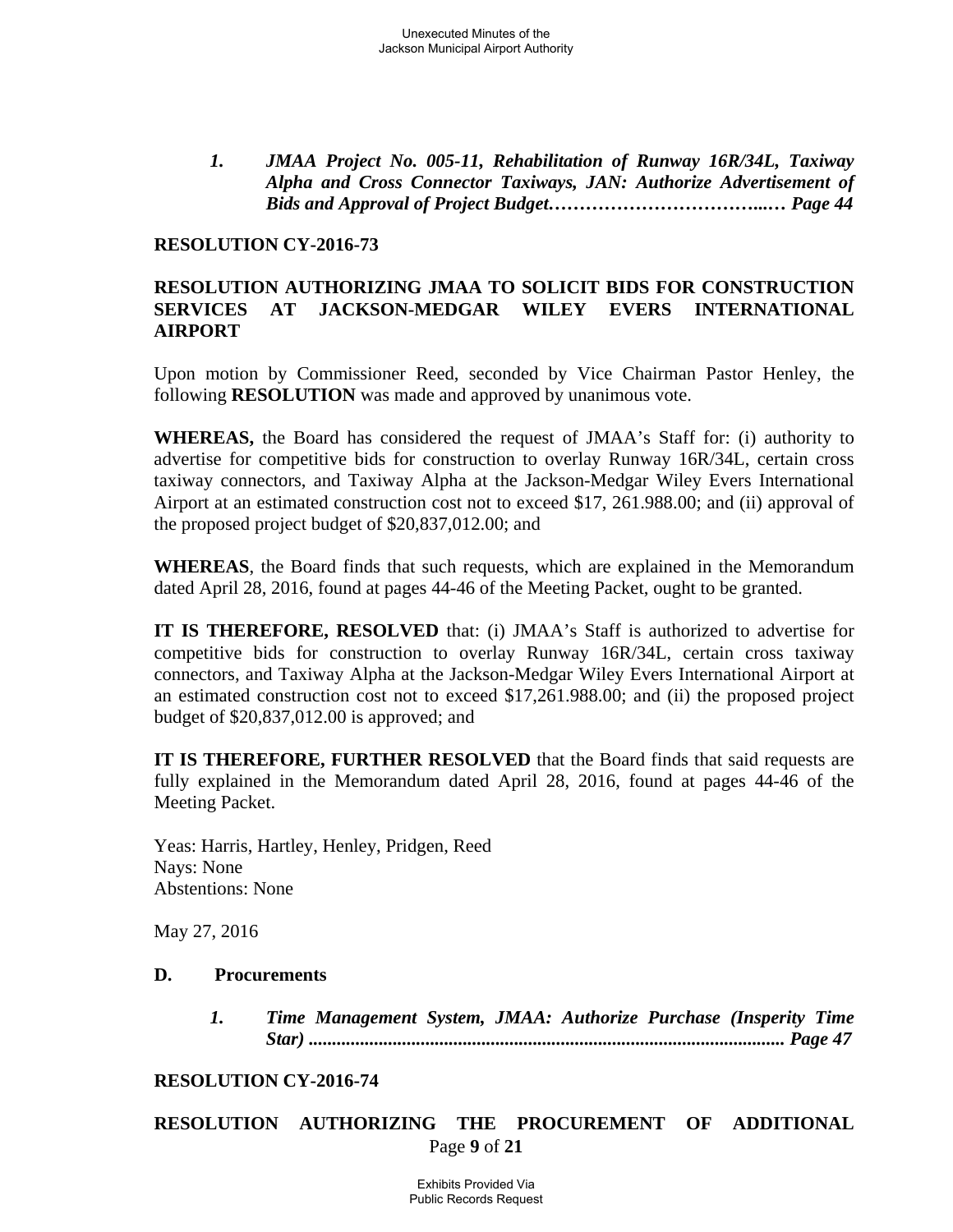### **SUPERVISOR LICENSES AND SOFTWARE MAINTENANCE FROM INSPERITY TIME START**

Upon motion by Commissioner Harris, seconded by Commissioner Reed, the following **RESOLUTION** was made and approved by unanimous vote.

**WHEREAS,** the Board has considered the request of JMAA's Staff for authority to procure additional supervisor licenses and software maintenance for the Jackson Municipal Airport Authority's time management system, Insperity Time Star; and

**WHEREAS**, the procurement cost will not exceed \$1,922.00; and

**WHEREAS**, the Board finds that such request, which is explained in the Memorandum dated May 23, 2016, found at pages 47-48 of the Meeting Packet, ought to be granted.

**IT IS THEREFORE, RESOLVED** that JMAA's Staff is authorized to procure additional supervisor licenses and software maintenance for the Jackson Municipal Airport Authority's time management system, Insperity Time Star; and

**IT IS THEREFORE, FURTHER RESOLVED** that the procurement cost will not exceed \$1,922.00; and

**IT IS THEREFORE, FURTHER RESOLVED** that the Board finds that such request is fully explained in the Memorandum dated May 23, 2016, found at pages 47-48 of the Meeting Packet.

Yeas: Harris, Hartley, Henley, Pridgen, Reed Nays: None Abstentions: None

May 27, 2016

#### **E. Grants**

None

# **F. Other Matters**

*1. Fiber Optic Communications Cable Installation and Easement, JAN: Authorize Agreement and Easement (Bellsouth Telecommunications, LLC d/b/a/ AT&T of Mississippi) .................................................................Page 49*

#### **RESOLUTION CY-2016-75**

# **RESOLUTION AUTHORIZING JMAA TO EXECUTE AN UTILITY AGREEMENT**

Page **10** of **21** Exhibits Provided Via Public Records Request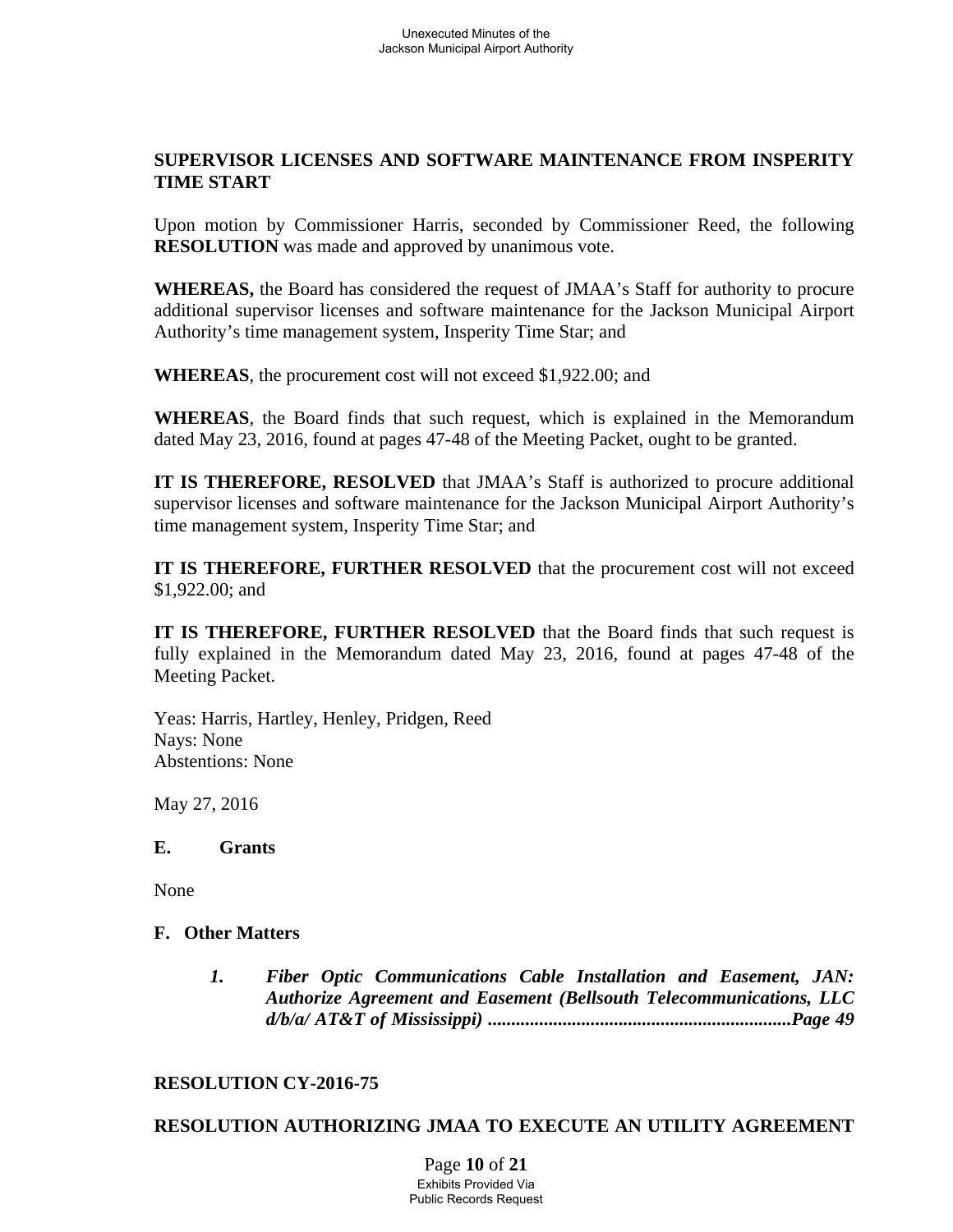### **AND EASEMENT**

Upon motion by Vice Chairman Pastor Henley, seconded by Commissioner Reed, the following **RESOLUTION** was made and approved by unanimous vote.

**WHEREAS,** the Board has considered the request of JMAA's Staff for authority to execute an utility agreement and easement with AT&T, to allow installation of an underground fiber optic communications cable at the Jackson-Medgar Wiley Evers International Airport; and

**WHEREAS**, the easement will include a provision for JMAA to retain the right to require AT&T to relocate its easement to an alternative location upon JMAA property at JMAA's sole option and expense, should a relocation become necessary; and

**WHEREAS**, the Board finds that such request, which is explained in the Memorandum dated May 11, 2016, found at pages 49-50 of the Meeting Packet, ought to be granted.

**IT IS THEREFORE, RESOLVED** that JMAA's Staff is authorized to execute an utility agreement and easement with AT&T, to allow installation of an underground fiber optic communications cable at Jackson-Medgar Wiley Evers International Airport; and

**IT IS THEREFORE, RESOLVED** that the easement will include a provision as to JMAA retaining the right at JMAA's sole option and expense to require AT&T to relocate its easement to an alternative location upon JMAA property, should a relocation become necessary; and

**IT IS THEREFORE, FURTHER RESOLVED** that the Board finds that such request is fully explained in the Memorandum dated May 11, 2016, found at pages 49-50 of the Meeting Packet.

Yeas: Harris, Hartley, Henley, Pridgen, Reed Nays: None Abstentions: None

May 27, 2016

2. Settlement of Claim and Release of JMAA Vehicle: Accept Settlement *(Traveler's Property & Casualty Insurance Company) ..................... Page 51* 

### **RESOLUTION CY-2016-76**

# **RESOLUTION AUTHORIZING JMAA TO ACCEPT SETTLEMENT OFFER FROM TRAVELERS PROPERTY & CASUALTY INSURANCE COMPANY**

Upon motion by Vice Chairman Pastor Henley, seconded by Commissioner Reed, the following **RESOLUTION** was made and approved by unanimous vote.

# Page **11** of **21**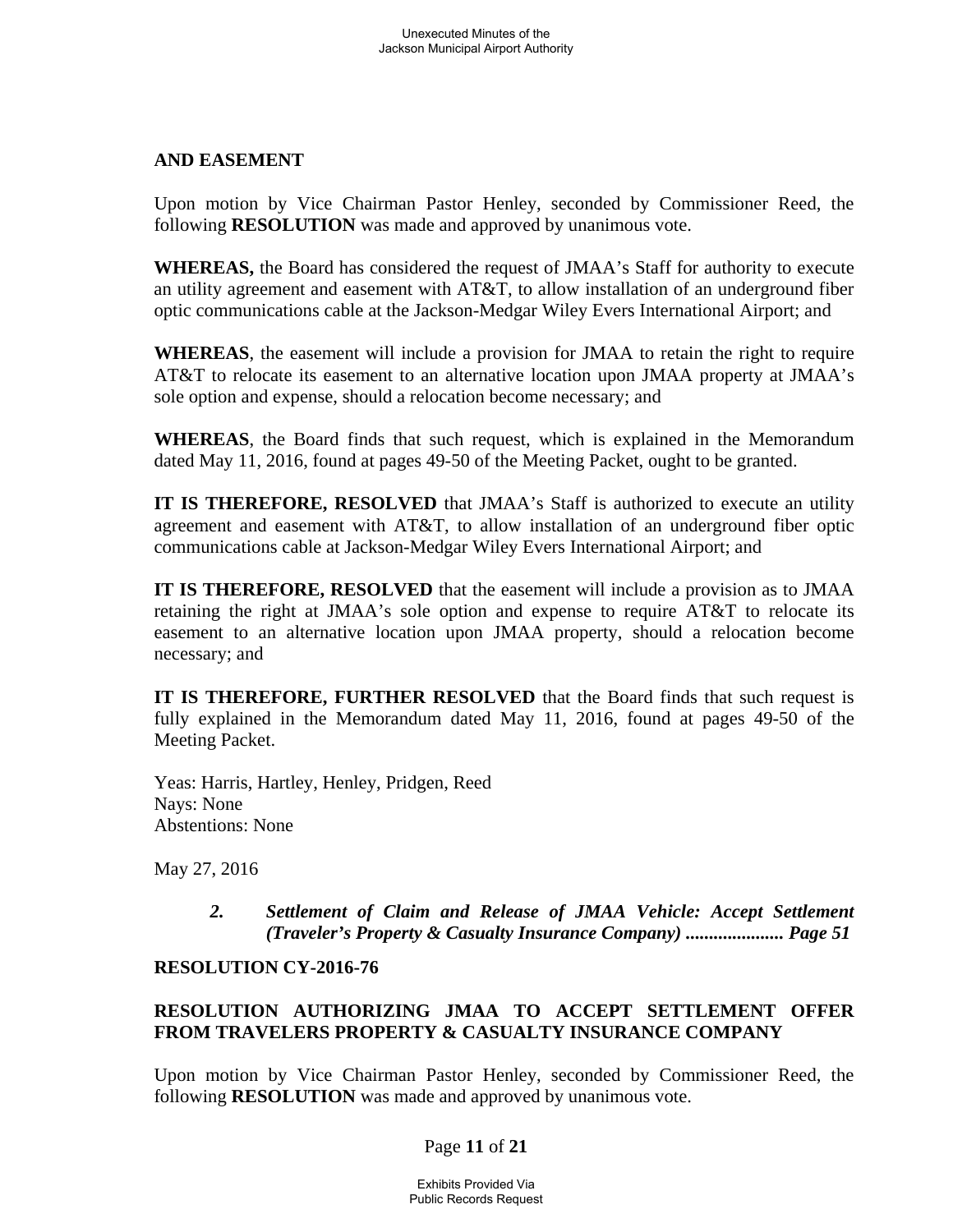**WHEREAS,** the Board has considered the request of JMAA's Staff for authorization to accept a settlement offer in the amount of \$11,349.55 from Travelers Property & Casualty Insurance Company ("Travelers"), Jackson Municipal Airport Authority's ("JMAA") commercial automobile insurance carrier, in settlement of JMAA's claim for the total loss of JMAA's 2013 Ford Focus, Vehicle Identification Number ("VIN") 1FADP3E24DL139396; and

**WHEREAS**, the Board finds that such request, which is explained in the Memorandum dated May 6, 2016, along with the settlement offer, State of Mississippi Uniform Crash Report, vehicle purchase invoice and bill of sale, all of which are found at pages 51-77 of the Meeting Packet, ought to be granted.

**IT IS THEREFORE, RESOLVED** that JMAA's Staff is authorized to accept a settlement offer in the amount of \$11,349.55 from Travelers, Jackson Municipal Airport Authority's commercial automobile insurance carrier, in settlement of JMAA's claim for the total loss of JMAA's 2013 Ford Focus, VIN 1FADP3E24DL139396; and

**IT IS THEREFORE, FURTHER RESOLVED** that the Board finds that such request is fully explained in the Memorandum dated May 6, 2016, along with the settlement offer, State of Mississippi Uniform Crash Report, vehicle purchase invoice and bill of sale, all of which are found at pages 51-77 of the Meeting Packet.

Yeas: Harris, Hartley, Henley, Pridgen, Reed Nays: None Abstentions: None

May 27, 2016

*3. Food and Beverage/News and Gifts Concession Solicitation, JAN: Authorize Solicitation............................................................................Page 78* 

# **RESOLUTION CY-2016-77**

# **RESOLUTION AUTHORIZING SOLICITATION OF FOOD AND BEVERAGE CONCESSION SERVICES AND NEWS AND GIFT CONCESSION SERVICES**

Upon motion by Vice Chairman Pastor Henley, seconded by Commissioner Harris, the following **RESOLUTION** was made and approved by unanimous vote.

**WHEREAS,** the Board has considered the request of JMAA's Staff for: (i) authority to publish a Request for Proposals ("RFP") to provide food and beverage concessions services at the Jackson-Medgar Wiley Evers International Airport ("JAN"); (ii) authority to publish a RFP to provide news and gift concession services at JAN; and (iii) approval of an increase in the total project budget by \$7,500 to address administrative fees (\$3,500.00) and legal fees (\$4,000.00) for a new proposed project budget total not to exceed \$99,270.00;

> Page **12** of **21** Exhibits Provided Via Public Records Request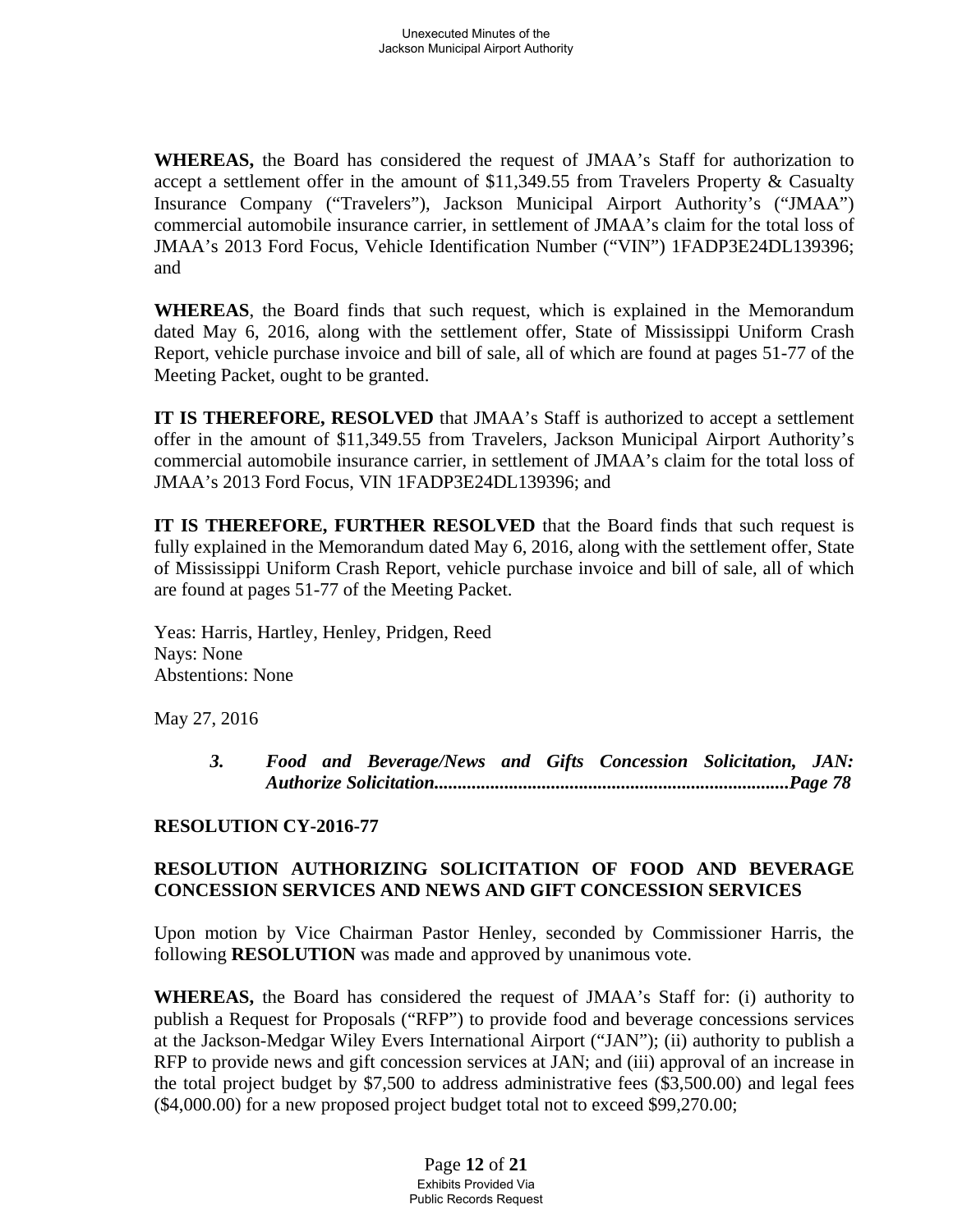**WHEREAS**, the Board finds that such requests, which are explained in the Memorandum dated May 18, 2016, found at pages 78-82 of the Meeting Packet, ought to be granted.

**IT IS THEREFORE, RESOLVED** that: (i) JMAA's Staff is authorized to publish a Request for Proposals ("RFP") to provide food and beverage concessions services at the Jackson-Medgar Wiley Evers International Airport ("JAN"); (ii) JMAA's Staff is authorized to publish a RFP to provide news and gift concession services at JAN; and (iii) the request for an increase of the total project of \$7,500 to address administrative fees (\$3,500.00) and legal fees (\$4,000.00) for a new proposed project budget total not to exceed \$99,270.00 is approved; and

**IT IS THEREFORE, FURTHER RESOLVED** that the Board finds that such requests are fully explained in the Memorandum dated May 18, 2016, found at pages 78-82, of the Meeting Packet.

Yeas: Harris, Hartley, Henley, Pridgen, Reed Nays: None Abstentions: None

May 27, 2016

### **4. Board Travel**

# **I. Vice Chairman Pastor James L. Henley**

### **Airports Council International – North America Legal Affairs Spring Conference, Portland, Oregon May 4-7, 2016**

Vice Chairman Pastor Henley presented several noteworthy topics that were discussed during the Airports Council International – North America's "Legal Affairs Spring Conference" in Portland, OR, held May 4-7, 2016. The agenda of the "Legal Affairs Spring Conference" is attached as an exhibit to the May 27, 2016 Rescheduled Board Meeting Minutes.

# **II. Commissioner Vernon W. Hartley**

# **Mississippi Airports Association Conference, in Starkville, MS, April 25-27, 2016,**

# **American Association of Airports Executive 88th Annual Conference & Exhibition, in Houston, Texas, May 15-18, 2016**

Commissioner Hartley attended the Mississippi Airports Association Conference in Starkville, MS from April 25-27, 2016 and the American Association of Airports Executive 88th Annual Conference & Exhibition in Houston, Texas from May 15-18, 2016. Commissioner Hartley presented some of the salient topics that were discussed during the conferences. The agendas of the "Mississippi Airports Association Conference" and the "88<sup>th</sup>

#### Page **13** of **21**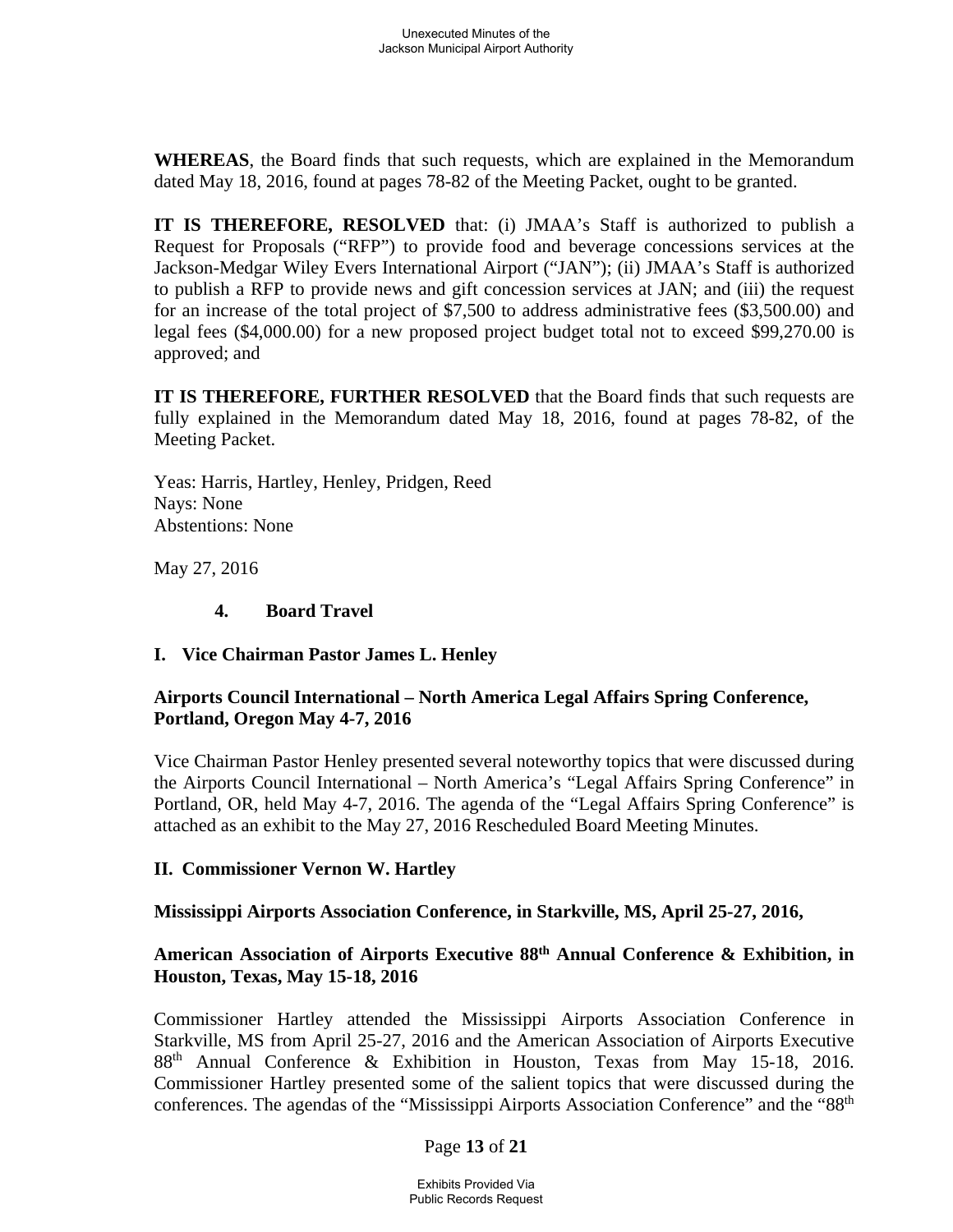Annual American Association of Airport Executives (AAAE) Conference" are attached as exhibits to the May 27, 2016 Rescheduled Board Meeting Minutes.

#### **III. Commissioner LaWanda D. Harris**

Commissioner Harris informed the Board that her Conference Report will be submitted electronically. She then excused herself from the Meeting and exited at 9:12 a.m.

### **G. New Business**

# *1. Proposed Bylaw Amendment: Article II, Section 8 ............................ Page 83*

Attorney Walker informed the Board that the Bylaw Amendment addresses participation in Executive Sessions by Commissioners attending the Board Meetings telephonically or by video. Further, currently there is no bylaw governing a Commissioner participating in an Executive Session when attending telephonically or by video. Therefore, the proposed amendment sets forth the procedures to be followed when a Commissioner attends telephonically or by video to ensure that the discussions during the Executive Session remain confidential.

# **RESOLUTION CY-2016-78**

# **RESOLUTION APPROVING AMENDMENT TO ARTICLE II, SECTION 8 OF THE BYLAWS OF THE JACKSON MUNICIPAL AIRPORT AUTHORITY**

Upon motion by Vice Chairman Pastor Henley, seconded by Commissioner Hartley, the following **RESOLUTION** was made and approved by a unanimous vote (4-0-0).

**WHEREAS**, the Board has considered the motion seeking to amend the Bylaw of the Jackson Municipal Airport Authority Article II, Section 8, by adding to Article II, Section 8, Section 8D, which shall read as follows:

D. When the Board, during a Meeting of the Board of Commissioners, votes to go into Executive Session, immediately after the Commissioner presiding over the meeting closes the Open Meeting, any Commissioner participating in the Meeting by teleconference or video, in order to ensure the confidentiality of the discussion during Executive Session, shall verbally affirm to the other Commissioners participating in the Meeting of the Board of Commissioners, the following:

i. That the device that she/he is using to participate in the Meeting of the Board of Commissioners does not potentially allow persons other than the Commissioner to hear the Meeting's proceedings.

ii. In the location where she/he is participating in the Meeting of the Board of Commissioners, no other person is able to hear any of the Meeting's proceedings;

> Page **14** of **21** Exhibits Provided Via Public Records Request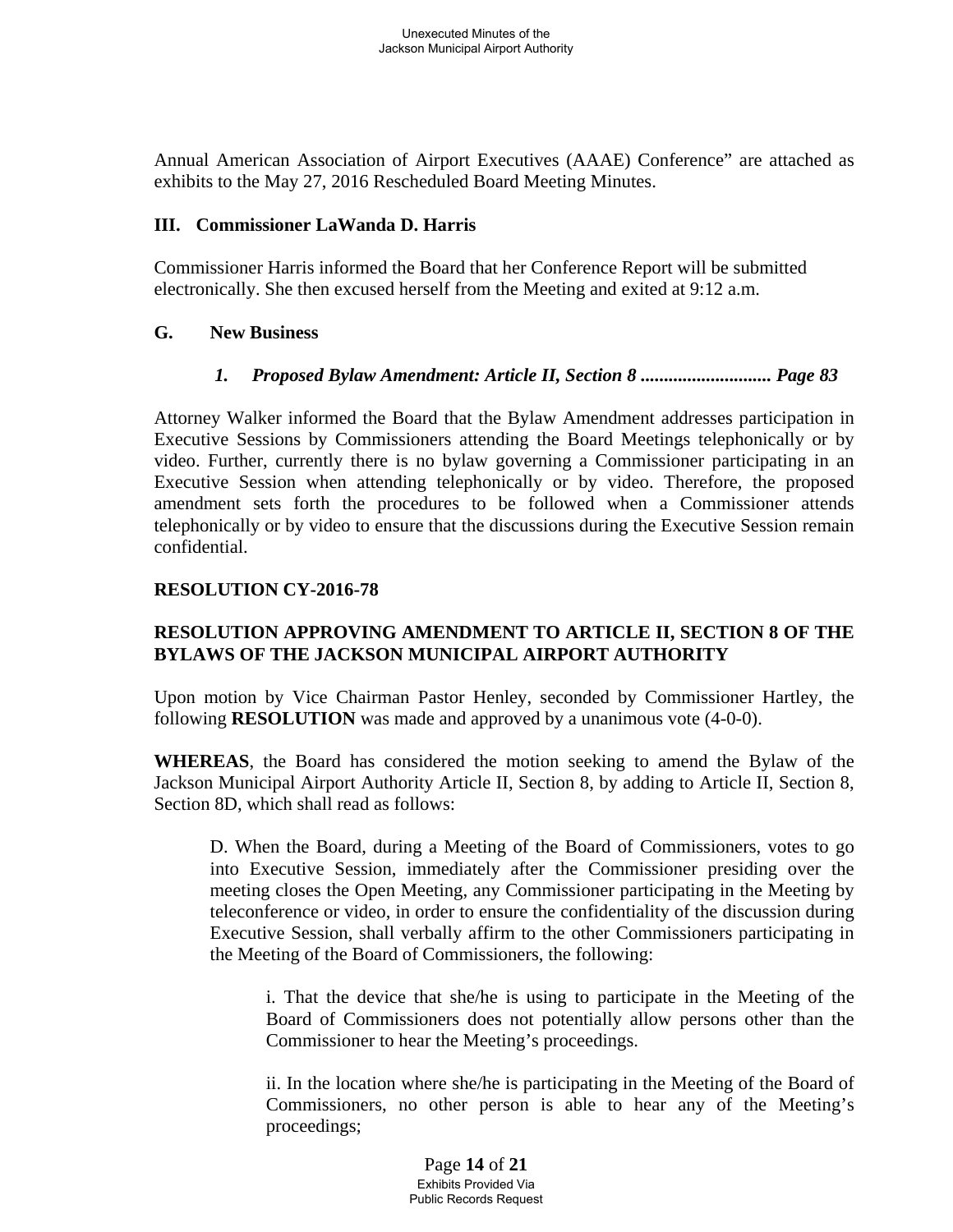iii. That neither she/he nor any other person or entity is currently or will be recording the Executive Session; and

iv. That she/he will immediately inform the other Commissioners participating in the Meeting if any of the above matters, affirmed by the Commissioner pursuant to Sections 8D (i-iii), cease to exist during the course of the Executive Session and, in the event that occurs, she/he shall immediately terminate her/his participation in the Executive Session by disconnecting the device that she/he is using to participate in the Meeting of the Board of Commissioners.

**WHEREAS**, the Bylaw Amendment was fully explained at pages 83-84 of the Meeting Packet, distributed to the Board prior to the May 27, 2016 Rescheduled Board Meeting.

**IT IS THEREFORE, RESOLVED** that the Bylaw of the Jackson Municipal Airport Authority Article II, Section 8, is amended by adding to Article II, Section 8, Section 8D, which shall read as follows:

D. When the Board, during a Meeting of the Board of Commissioners, votes to go into Executive Session, immediately after the Commissioner presiding over the meeting closes the Open Meeting, any Commissioner participating in the Meeting by teleconference or video, in order to ensure the confidentiality of the discussion during Executive Session, shall verbally affirm to the other Commissioners participating in the Meeting of the Board of Commissioners, the following:

i. That the device that she/he is using to participate in the Meeting of the Board of Commissioners does not potentially allow persons other than the Commissioner to hear the Meeting's proceedings.

ii. In the location where she/he is participating in the Meeting of the Board of Commissioners, no other person is able to hear any of the Meeting's proceedings;

iii. That neither she/he nor any other person or entity is currently or will be recording the Executive Session; and

iv. That she/he will immediately inform the other Commissioners participating in the Meeting if any of the above matters, affirmed by the Commissioner pursuant to Sections 8D (i-iii), cease to exist during the course of the Executive Session and, in the event that occurs, she/he shall immediately terminate her/his participation in the Executive Session by disconnecting the device that she/he is using to participate in the Meeting of the Board of Commissioners.

Page **15** of **21**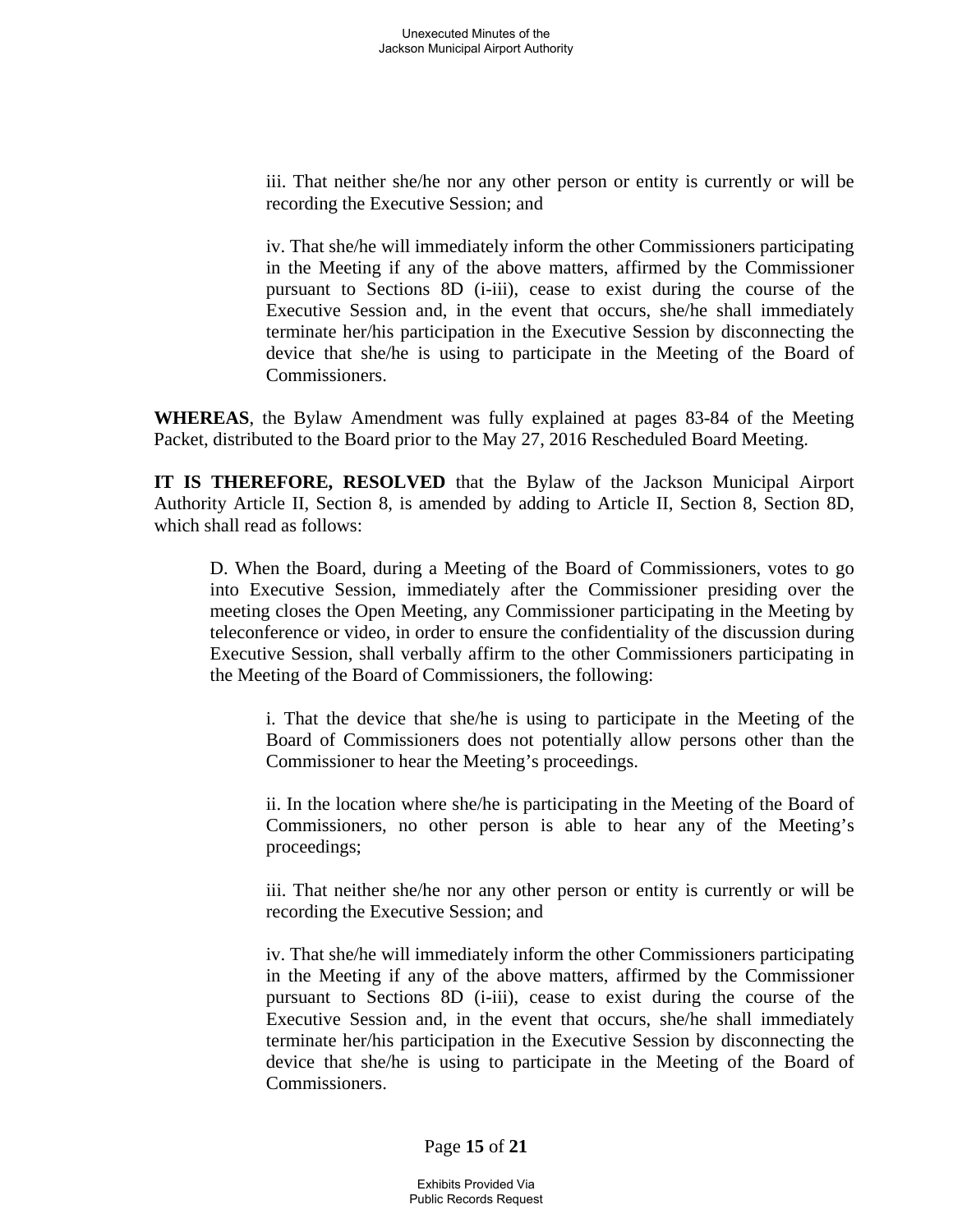**IT IS THEREFORE, FURTHER RESOLVED** that the Bylaw Amendment was fully explained at pages 83-84 of the Meeting Packet, distributed to the Board prior to the May 27, 2016 Rescheduled Board Meeting.

Yeas: Hartley, Henley, Pridgen, Reed Nays: None Abstentions: None

May 27, 2016

### **OPEN SESSION**

Vice Chairman Pastor Henley then moved that the Board go into a Closed Session to discuss whether to go into an Executive Session to consider matters that he believed could be discussed in Executive Session, and Commissioner Reed seconded the motion.

The Board by a vote of 4-0-0, resolved that the session be closed. Chairman Dr. Pridgen asked all, except Mr. Carl D. Newman, CEO, Mr. Perry Miller, COO, attorneys from Walker Group, PC and The May Law Firm, to leave the room.

All present, with the exceptions noted, were directed to vacate the room; this was done.

The Board went into Closed Session at 9:16 a.m.

#### **CLOSED SESSION**

Vice Chairman Pastor Henley then moved that the Board enter into Executive Session to discuss one (1) potential litigation matter regarding recent legislation. Commissioner Reed seconded the motion to enter Executive Session, and the Commissioners voted 4-0-0 to enter Executive Session for the stated purposes.

The Closed Session ended at 9:22 a.m.

#### **OPEN SESSION**

Chairman Dr. Pridgen then invited all persons outside the room to re-enter, some did. Chairman Dr. Pridgen then stated in Open Session that the Board, during Closed Session, voted to enter into Executive Session to consider one (1) potential litigation matter regarding recent legislation.

Chairman Dr. Pridgen asked all present, with the exception of Mr. Carl D. Newman, CEO, Mr. Perry Miller, COO, attorneys from Walker Group, PC and The May Law Firm, to leave the room.

The Board went into Executive Session at 9:23 a.m.

#### **EXECUTIVE SESSION**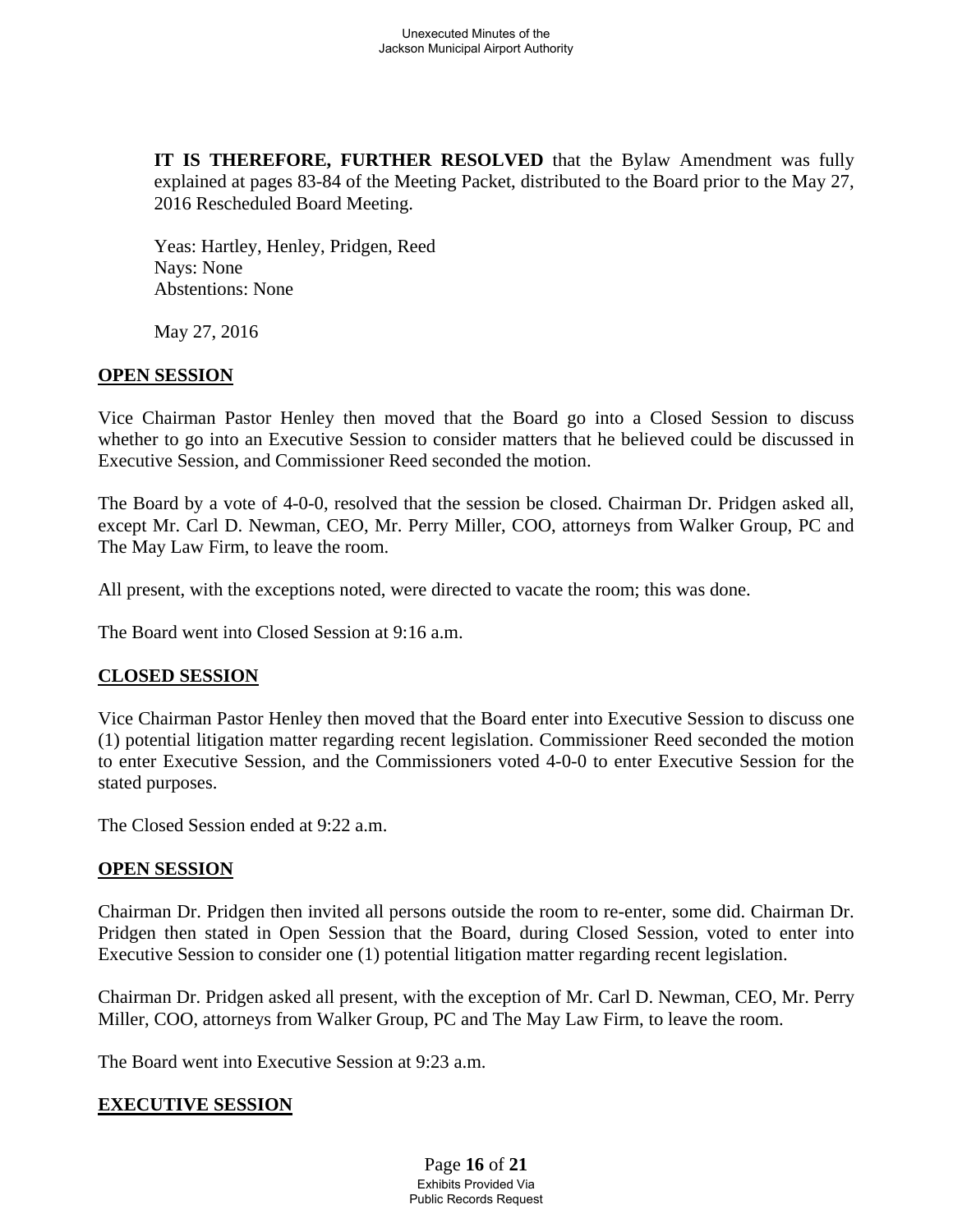During the Executive Session, the Board discussed one (1) potential litigation matter regarding recent legislation.

The Board took no action on the matter discussed during Executive Session.

Upon motion by Vice Chairman Pastor Henley, seconded by Commissioner Hartley, and unanimous approval of the Commissioners present, the Executive Session was ended at 9:52 a.m.

Chairman Dr. Pridgen invited all persons outside the room to re-enter; some did, and Chairman Dr. Pridgen announced that the meeting was once again open.

### **OPEN SESSION**

All persons outside the room were invited to rejoin the meeting in open session; some persons present outside the room re-entered.

Open Session reconvened at 9:53 a.m.

Chairman Dr. Pridgen announced that the meeting was once again open. Chairman Dr. Pridgen then announced that during Executive Session the Board discussed matters regarding one (1) potential litigation matter regarding recent legislation and the Board took no action on the matter during Executive Session.

Commissioner Hartley suggested that the Board consider presenting a Certificate of Appreciation to the Community leaders for their assistance with the petition drive in the fight against the hostile takeover legislation, Senate Bill 2162.

Next, Commissioner Hartley said that he had discussed with Congressman Bennie G. Thompson about the Board sending to Congressman Thompson the takeover opposition petitions in order for Congressmen Thompson to personally deliver them to FAA's office in Washington, DC and do a press release. Commissioner Hartley said Congressman Thompson was willing to do this.

Finally, Commissioner Hartley stated that he and Commissioner Harris will provide an update as to the Contract Review Process at the next Board Meeting.

# *2. Commissioners' Travel to 2016 ACI/NA Montreal, Quebec Canada*

#### **RESOLUTION CY-2016-79**

**RESOLUTION APPROVING THE TRAVEL TO AND PARTICIPATION IN OF CHAIRMAN ROSIE L.T. PRIDGEN, PH.D.; VICE CHAIRMAN PASTOR JAMES L. HENLEY, JR.; COMMISSIONER VERNON W. HARTLEY, SR.; COMMISSIONER EVELYN O. REED AND COMMISIONER LAWANDA D. HARRIS THE 2016 ACI-NA/WORLD ANNUAL CONFERENCE/WORLD ANNUAL GENERAL ASSEMBLY IN MONTREAL, QUEBEC CANADA** 

Page **17** of **21**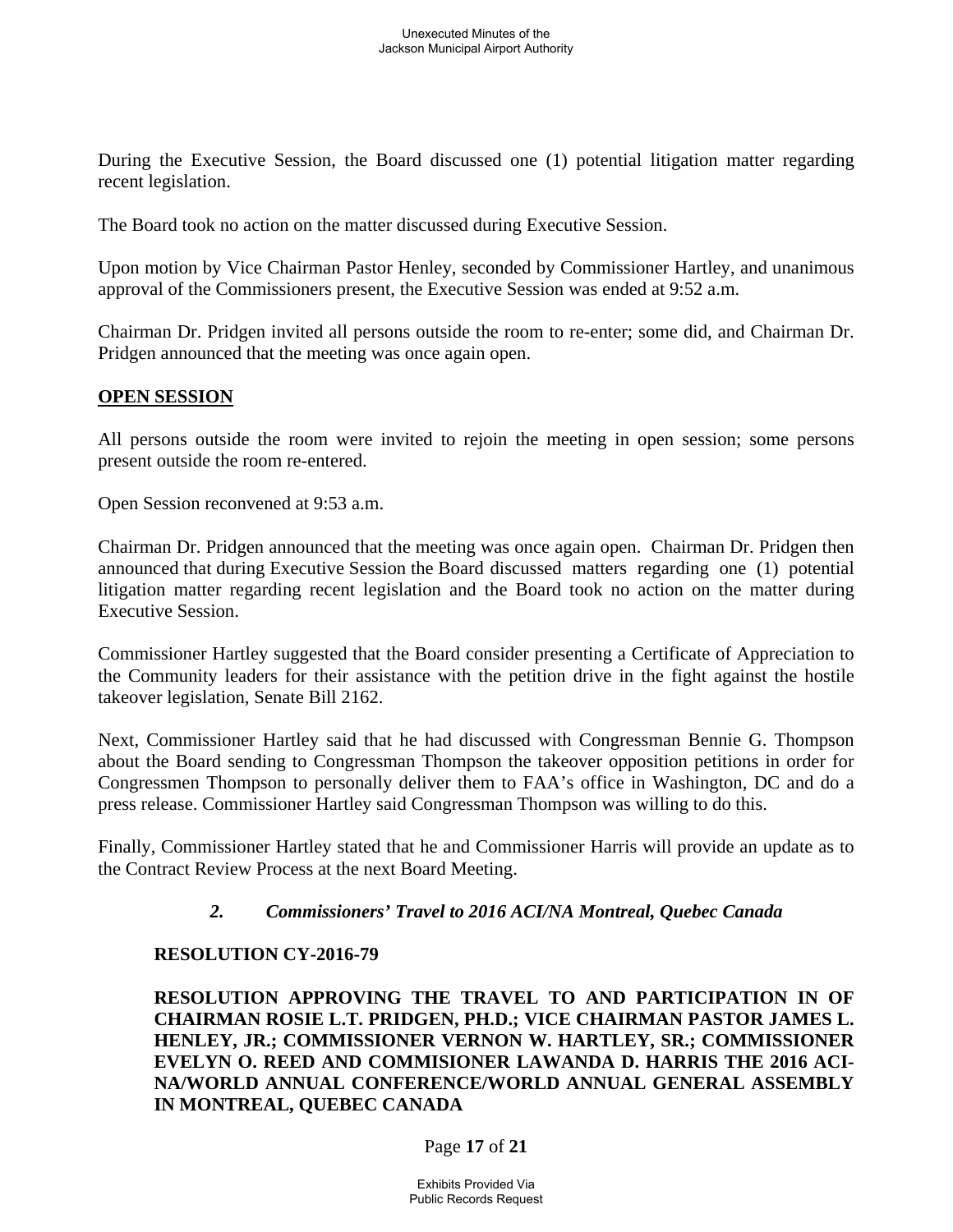Upon motion by Vice Chairman Pastor Henley, seconded by Commissioner Reed, the following **RESOLUTION** was made and approved by a unanimous vote (4-0-0).

**WHEREAS**, the 2016 ACI-NA/World Annual Conference/World Annual General Assembly will take place in Montréal, Québec Canada from September 24, 2016 to September 28, 2016, and Environmental Affairs meetings will occur immediately prior to on September 23, 2016 and September 24, 2016, and those events and meetings bring together top level decision makers, airport professionals, leading aviation persons and entities in the global aviation industry to network, to attend innovative sessions, workshops and educational opportunities; and

**WHEREAS**, the 2016 ACI-NA/World Annual Conference/World Annual General Assembly will offer a unique opportunity for engagement with all the economic, political, institutional and technological global aviation industry persons and entities in a single venue regarding aviation trends and a multitude of aviation and economic development issues of importance to the Jackson Municipal Airport Authority ("Authority" or "JMAA"), as set forth in the agenda of the 2016 ACI-NA/World Annual Conference/World Annual General Assembly attached to the Minutes of the May 27, 2016 Rescheduled Board Meeting Minutes; and

**WHEREAS**, the Board of Commissioners of JMAA recommends, approves and authorizes the travel, lodging and related expenses for Chairman Rosie L.T. Pridgen, Ph.D., Vice Chairman Pastor James L. Henley, Jr., Commissioner Evelyn O. Reed, and Commissioner LaWanda D. Harris to attend and participate in the 2016 ACI-NA/World Annual Conference/World Annual General Assembly in Montréal, Québec Canada, from September 24, 2016 to September 28, 2016 and Commissioner Vernon W. Hartley, Sr., from September 22, 2016 to September 28, 2016 for the reasons cited above; and

**WHEREAS**, the current Travel Policy for the Board ("Travel Policy"), states that travel outside the continental limits of the United States by a Commissioner on behalf of the Authority shall not be permitted at the Authority's expense unless there is specific prior approval by the Board and a determination by the Board that such travel would be "extremely beneficial" to the Authority; and

**WHEREAS,** the Board has considered the foregoing and has considered the benefits which will accrue to the Authority because of the attendance of Chairman Rosie L.T. Pridgen, Ph.D., Vice Chairman Pastor James L. Henley, Jr., Commissioner Vernon W. Hartley, Sr., Commissioner Evelyn O. Reed, and Commissioner LaWanda D. Harris at the 2016 ACI-NA/World Annual Conference/World Annual General Assembly.

**IT IS THEREFORE, RESOLVED** that the Board hereby: (i) finds and determines that the attendance of and participation in the 2016 ACI-NA/World Annual Conference/World Annual General Assembly in Montréal, Québec Canada, from September 24, 2016 to September 28, 2016 by Chairman Rosie L.T. Pridgen, Ph.D., Vice Chairman Pastor James L. Henley, Jr., Commissioner Evelyn O. Reed and Commissioner LaWanda D. Harris, and

> Page **18** of **21** Exhibits Provided Via Public Records Request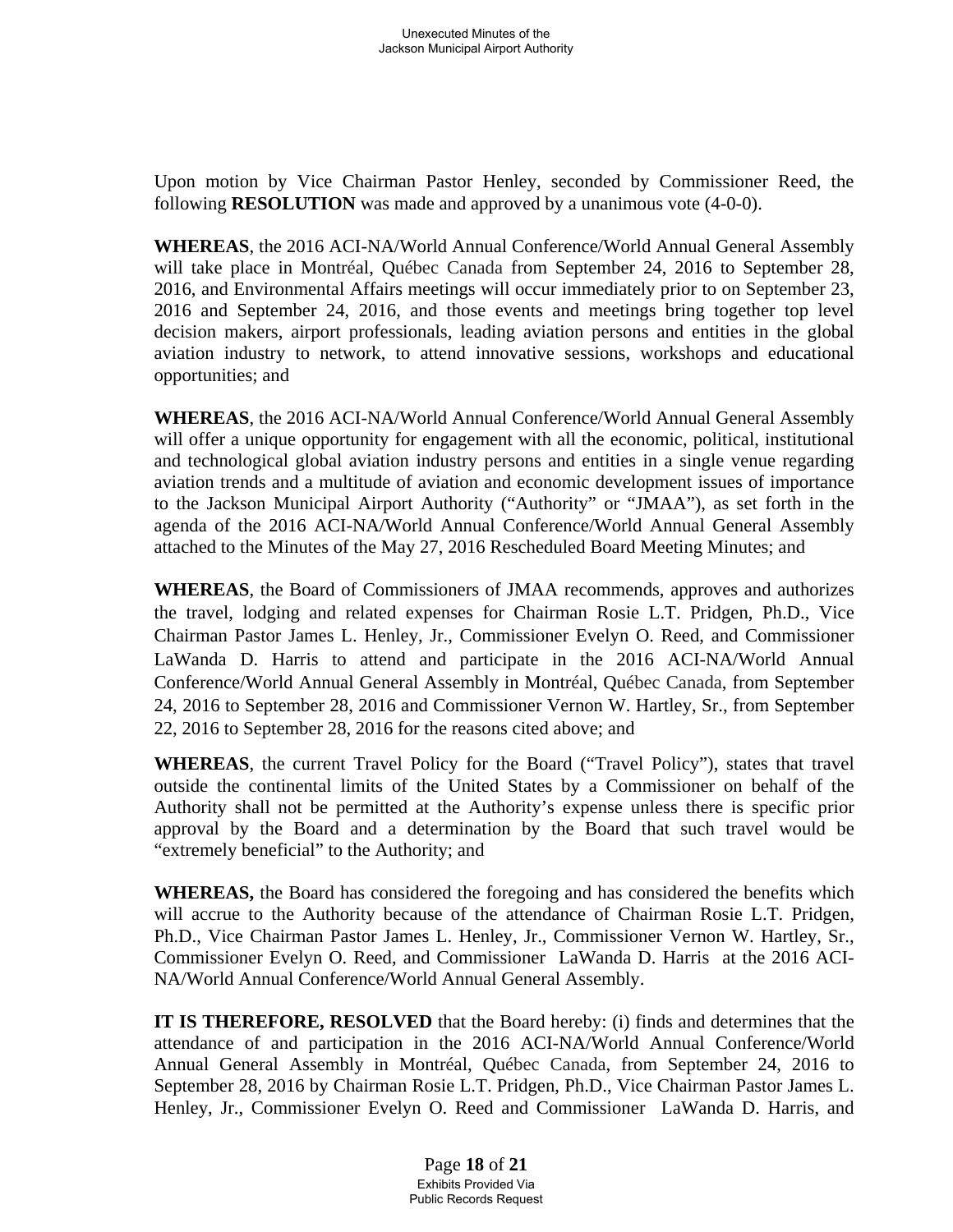from September 22, 2016 to September 28, 2016 by Commissioner Vernon W. Hartley, Sr. will be extremely beneficial to the Authority for the reasons cited above; and (ii) approves and authorizes payment and reimbursement for travel, lodging and related expenses for Chairman Rosie L.T. Pridgen, Ph.D., Vice Chairman Pastor James L. Henley, Jr., Commissioner Vernon W. Hartley, Sr., Commissioner Evelyn O. Reed, and Commissioner LaWanda D. Harris to attend and participate in the 2016 ACI-NA/World Annual Conference/World Annual General Assembly as described above, all in accordance with the Travel Policy for JMAA's Commissioners.

Yeas: Henley, Hartley, Pridgen, Reed Nays: None Abstentions: None

May 27, 2016

### *3. Carl D. Newman, CEO's travel to 2016 ACI/NA Montreal, Quebec Canada*

#### **RESOLUTION CY-2016-80**

### **RESOLUTION APPROVING CHIEF EXECUTIVE OFFICER CARL D. NEWMAN'S TRAVEL TO AND PARTICIPATION IN THE 2016 ACI-NA/WORLD ANNUAL CONFERENCE/WORLD ANNUAL GENERAL ASSEMBLY IN MONTREAL, QUEBEC CANADA**

Upon motion by Vice Chairman Pastor Henley, seconded by Commissioner Reed, the following **RESOLUTION** was made and approved by unanimous vote (4-0-0).

**WHEREAS,** the 2016 ACI-NA/World Annual Conference/World Annual General Assembly will take place in Montréal, Québec Canada from September 24, 2016 to September 28, 2016, and it brings together top level decision makers, airport professionals, leading aviation persons and entities in the global aviation industry to network, to attend innovative sessions, workshops and educational opportunities; and

**WHEREAS**, Mr. Carl D. Newman, JMAA CEO, currently serves as an Executive with ACI-NA. As such, Mr. Newman's presence is required at the 2016 ACI-NA/World Annual Conference/World Annual General Assembly on September 23, 2016 to attend meetings involving ACI-NA Executives that will be held immediately prior to the conference/assembly. Therefore, he will be required to travel during the period September 22, 2016 to September 28, 2016; and

**WHEREAS**, the 2016 ACI-NA/World Annual Conference/World Annual General Assembly will offer a unique opportunity for engagement with all the economic, political, institutional and technological global aviation industry persons and entities in a single venue regarding aviation trends and a multitude of aviation and economic development issues of importance to the Jackson Municipal Airport Authority ("Authority" or "JMAA"), as set forth in the

Page **19** of **21**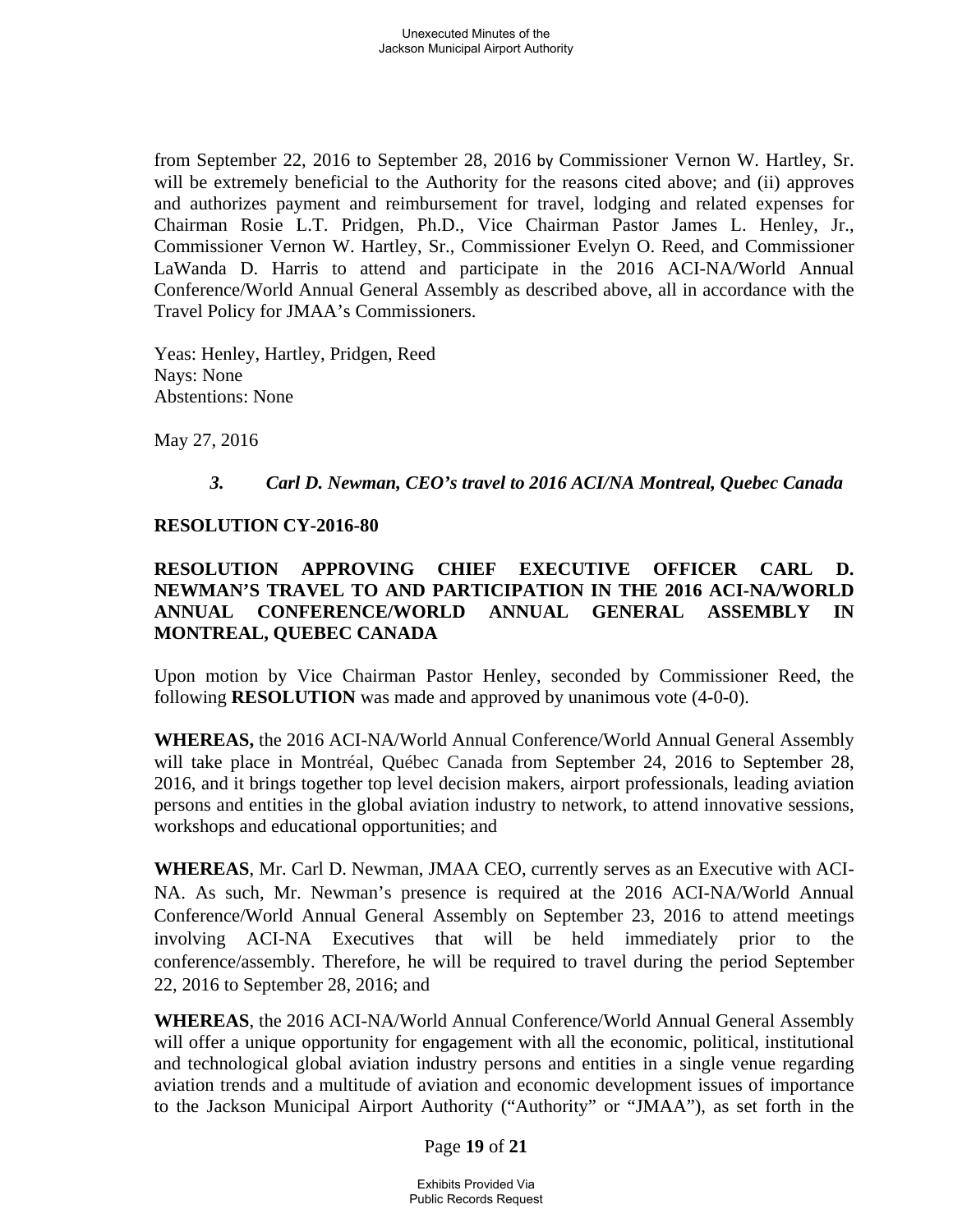agenda of the 2016 ACI-NA/World Annual Conference/World Annual General Assembly, attached to the Minutes of the May 27, 2016 Rescheduled Regular Board Meeting Minutes; and

**WHEREAS**, the current Travel Policy for the Board ("Travel Policy"), states that no travel outside the continental limits of the United States on behalf of the Authority shall be permitted by an employee, to include the CEO, at the Authority's expense without specific prior approval by the Board and a determination by the Board that such travel would be extremely beneficial to the Authority; and

**WHEREAS**, the Board has considered the foregoing and has considered the benefits which will accrue to the Authority regarding Mr. Newman's attendance at the 2016 ACI-NA/World Annual Conference/World Annual General Assembly; and

**WHEREAS**, AAAE is paying the costs for Mr. Newman's air travel and hotel accommodations; and

**WHEREA**S, Mr. Newman may incur certain travel related expenses, including meals and incidentals not paid for by AAAE; and

**WHEREAS**, the Travel Policy For Airport Authority Staff adopts the per diem rates established by the U.S. General Services Administration which provides for per diems for "Canada Quebec" at a rate of \$92.00 per day for meals and \$23.00 per day for incidentals; and

**IT IS THEREFORE, RESOLVED** that JMAA: (i) approves and authorizes the international travel for JMAA's Chief Executive Officer, Carl D. Newman, to attend the 2016 ACI-NA/World Annual Conference/World Annual General Assembly in Montréal, Québec Canada from September 22, 2016 to September 28, 2016; and (ii) finds that the proposed travel by Mr. Newman will be extremely beneficial to JMAA; and

**IT IS THEREFORE, FURTHER RESOLVED** that JMAA approves and authorizes reimbursements of per diem rates to Mr. Newman for expenses, including meals and incidentals not paid by AAAE, per the JMAA Travel Policy For Airport Authority Staff Revised: March 21, 2014: Paragraph 3. Subparagraph 3.1, in order for Carl D. Newman, CEO, to attend and participate in the 2016 ACI-NA/World Annual Conference/World Annual General Assembly in Montréal, Québec Canada from September 22, 2016 to September 28, 2016, as explained above and in the agenda of the 2016 ACI-NA/World Annual Conference/World Annual General Assembly, which is attached to the Minutes of the May 27, 2016 Rescheduled Regular Board Meeting Minutes, all in accordance with the Travel Policy of JMAA.

Yeas: Henley, Hartley, Pridgen, Reed Nays: None Abstentions: None